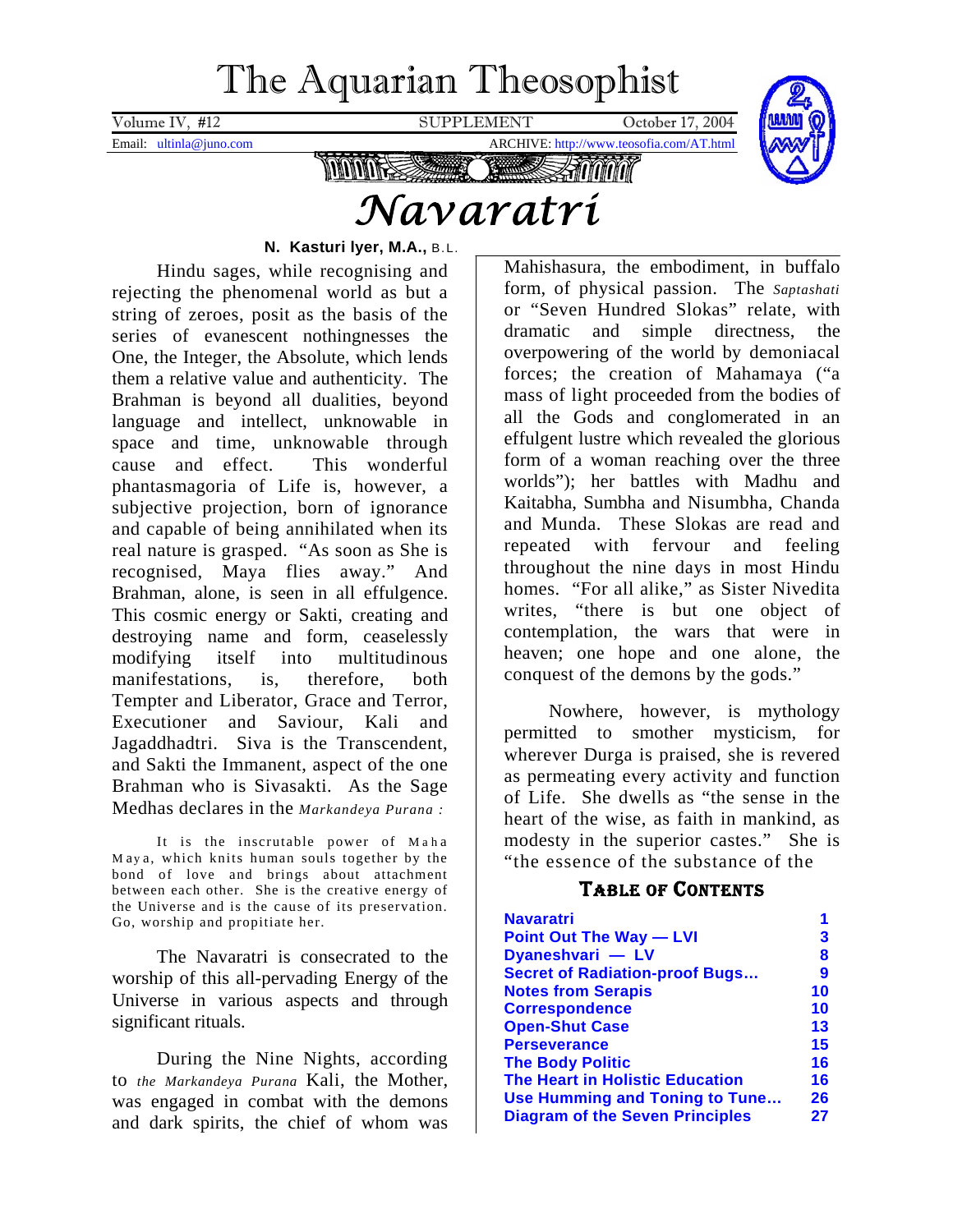various sciences." She plays in the form of mind and intellect and memory, of power and splendour and prosperity, of repose and delusion and shadow, of appetite and gratification, of joy and wisdom. She is terrible only to the lustridden and the inert. He who conserves his child nature is blessed by her caress, as the Universal Mother. As Sri Krishna says in the Gita, *"Pitahamasya Jagato mats dhata pitamahah,"* "I am the father of the Universe ; I am its mother, its protector, its grandsire."

The Durga Puja, of which the recital of the *Saptashati* forms an integral part, is the national festival of Bengal, an epitome of the Shakta side of her culture. There, the mother is revered in three forms. She is **Durga,** the Divine Energy, making and destroying, defeated and again conquering, indifferent to personal desires. She is **Kali,** the Dark Mother of Mystery, wielder of Destruction, receiver of Sacrifice, whose benediction is Death and Regeneration. Finally she is **Jagaddhatri,** the tenderness at the heart of Nature which shines in good women, and from which come forth the Madonnas of the World. In her social aspect, Durga has come to be installed as the daughter of the household, the little wedded girl, returning from her lord's home for a three days' stay among the clinging memories of childhood. Her arrival, stay and eventual departure have formed the theme of exquisitely poignant songs from Bengali devotees. Again, in Bengal, on the day when she leaves her home, "bijoya" greetings of reunion pass and repass from man to man, long nurtured quarrels being forgotten in the fraternal embrace. For "are not all bonds of kindred renewed and sanctified at the feet of the Divine Visitant"?

In other parts of India, also, beneficent aspects of Sakti are worshipped, such as Saraswati, the Sakti of Brahma the Creator, and Lakshmi, the Sakti of Vishnu the Preserver.

Saraswati is knowledge and knowledge is creative. Hence on the eighth day called Durgashtami or Virashtami implements of culture, swords and spears, writing utensils and booksevery little tool of hand and brain-are consecrated with prayers that her blessings might infill them. Such is the wise and virile adaptability of Hinduism that to-day not only old Sanskrit manuscripts are used, but also printed books, including Persian, English and German.

Lakshmi, the Goddess of Fortune, of Wealth, and the three Cosmic Impulses, is also offered special puja on the ninth day. The horse, the palanquin, the umbrella, the sword and other insignia of royalty and authority are venerated, and even supercilious cars can be seen rolling along the roads on Mahanavami bearing the garlands and sandal paste of homage to Sri or Glory.

In honour of both the Goddesses, the girls of every family arrange in competitive enthusiasm groups of toys, manufactured and decorated by their own hands, for the delectation of neighbours and friends. Special gifts and offerings are made to maidens as representatives of Sakti. $^1$  $^1$ 

The tenth day is the day of victory over the demon and is known as Vijaya Dasami. No day is more auspicious for the initiation of human endeavour. Little tots of four years are introduced into the mysterious wonderland of symbolised thought; children of seven years, palpitating with excitement, are privileged for the first time to handle the tools of their ancestral craft. Hence the day is

<span id="page-1-0"></span> 1 In Gujerat and Kathiawar, the "garba dance," with lighted lamps, is held as part of the universal rejoicing at the arrival of the Mother into every home.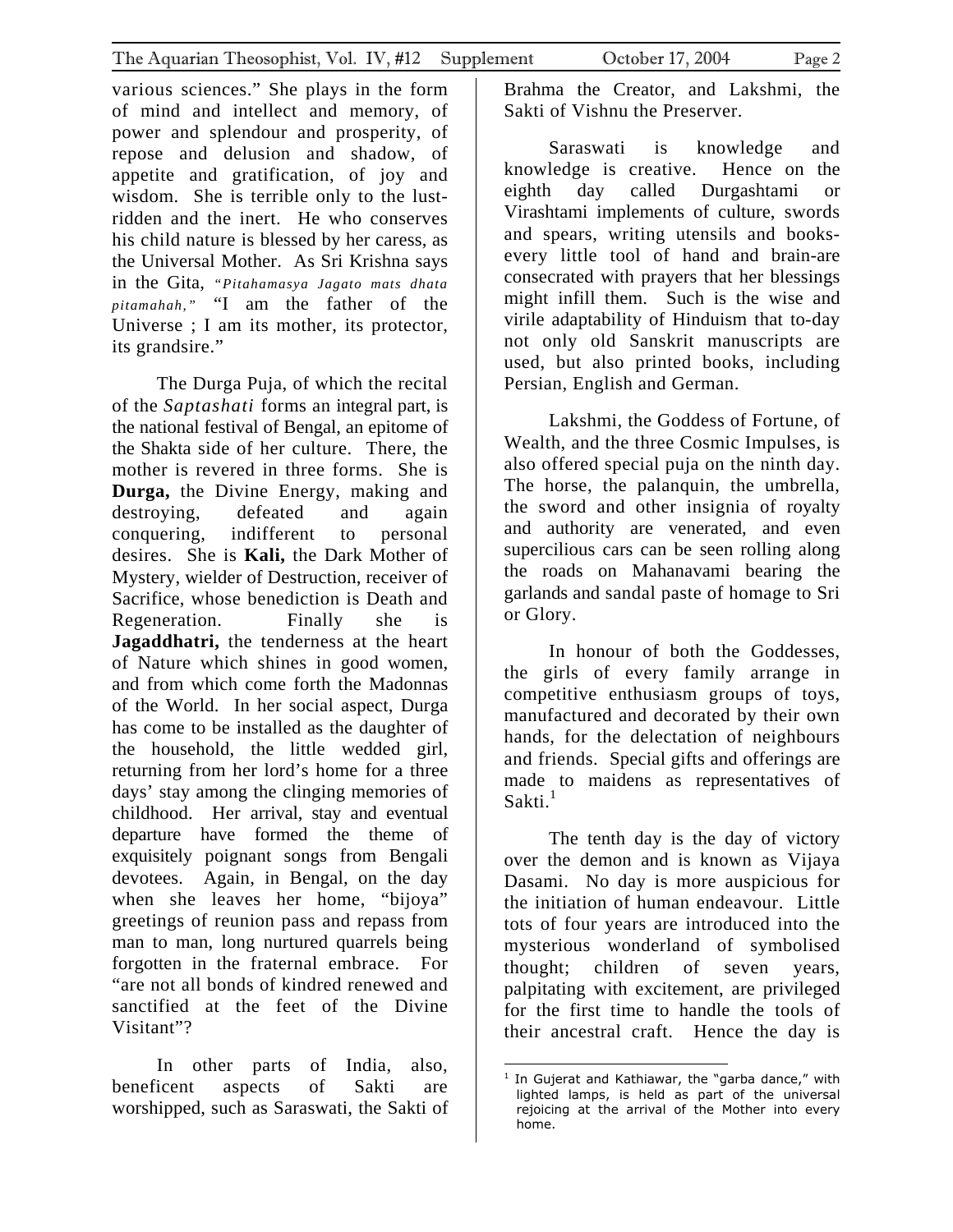<span id="page-2-0"></span>also called Vidyadasami-the tenth day of Knowledge. It is also a day reminiscent of the inauguration of many a mighty campaign in Indian mythology and history. It was on this day that the immortal Pandavas, after their successful completion of the vow of exile, came out as protectors of the cow-the symbol of prosperity-and of Dharma-the Law-and resumed the use of their celestial weapon from the sacred Sami Tree (Acacia Ferugenia). Sri Rama set out on his expedition to slay the Rakshasas (demons) on that day; and Sivaji, the King of the Marathas but servant of Bhavani, led his intrepid horsemen, after the monsoon, on this very day, to exercise suzerainty over the four quarters.

Even today the Maharajas of Mysore, Travancore and Baroda proceed in regal splendour with all the Mangalas or auspicious accompaniments outside the bounds of their capital cities, and reenact the triumphal deeds of the heroes of the *Mahabharata* through the rites of Sfmollanghana (Crossing the Boundary) and SamT-Puja. The Sami, used during Vedic rites for generating fire through rotational friction, is a tree "impregnated with fire," and hence was considered by the Pandavas as able to increase the effectiveness of destructive weapons of war. **But behind the romance repeated year after year glimmers the significance of the loss of the spiritual kingdom, which has to be regained by more potent weapons than those of the flesh, weapons that can only be wielded by the hand that itself is the vehicle of the developed, disciplined and purified will. The Raja is felt by the popular mind not as a transient individual, but as the symbol of rulership: the function of ruling is reflected in every citizen's Free Will which must rule over all faculties and instruments, and, these subdued, become the channel of the Omnipotent Will which is creative. It is**

The Navaratri is thus universally observed in India as a festival of culture of moral victory, of communion with the Energy which permeates and plays in the phenomenal universe.



# POINT OUT THE WAY **LVI**

## **Chapter XI**

#### **II. —Equilibrium and Liberation**

**QUESTION: —** What is the difference between being a helpless victim of fate and being bound to old Karma? Mr. Judge, referring to why it is that a child is born humpbacked, states on p. 92 of the *Ocean*: "His Karma for thoughts and acts in a prior life."

 $ANSWER:$  — Let us go back to physics and take the simple word, equilibrium. Any being is capable of a given degree of oscillation to one side or the other, forwards or backwards, up or down, while still preserving his equilibrium. But whenever the centre of gravity falls out of that on which he stands — that is, the base line — it would be a miracle if he didn't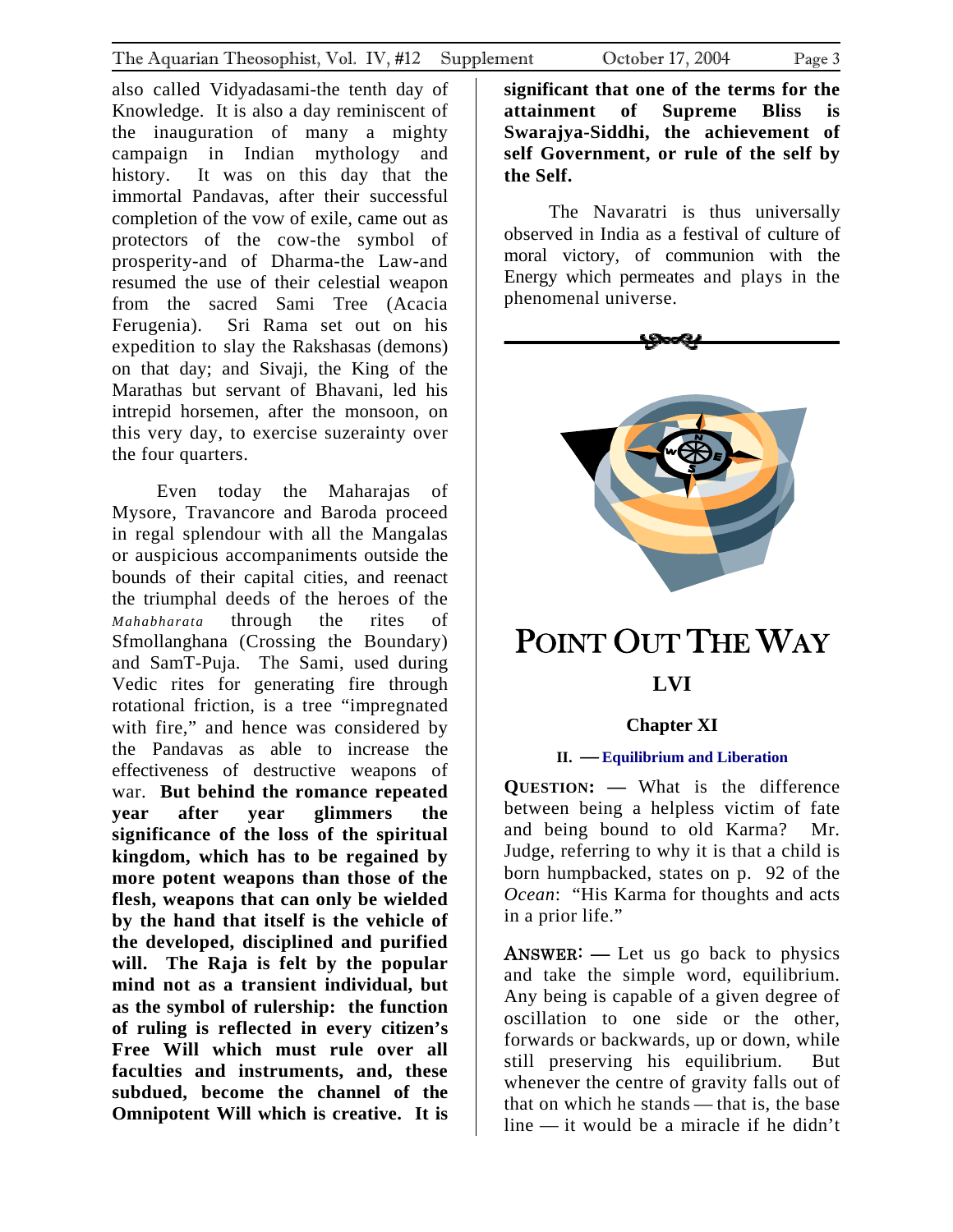## lose his own equilibrium and fall. This only means **gaining a new centre of gravity**.

Apply this in metaphysical terms to Karma: if our Karma is not consciously generated on the plane of Spirit by the use of the three higher powers which we call Atma-Buddhi-Manas, then at once it passes to the plane of ideation; in other words, to a new centre of gravity. But, if that Karma is not "caught" and adjusted there and equilibrium restored on the plane of mind, then of necessity there will be a fall to the next centre of gravity, which we call the plane of Kama. If Karma is not caught there, then there is a fall and a new equilibrium gained in what we name the Astral. If Karma isn't caught, or stopped, on the astral plane, then it falls to the lowest world.  $-$  in which case we lose our centre of gravity on the higher planes of life and finally are upset here, physically. Not having studied the chain of cause and effect, which only means successive loss of centres of gravity, we fail to preserve equilibrium on any plane and get upset here. Then we say, "That is my Karma." Now, that is like saying that a murder victim met his death by getting in front of a flying bullet, when what we mean is that he met some man with a gun who simply shot him. The bullet is not Karma — it is the last link of a long sequence of loss of equilibrium.

**QUESTION: —** On page 92 it is said that one is born hunch-backed because he had made fun or sport of another hunch-back in a previous life. Because I have a lame foot, I got to thinking why I got it and I want to guard against being further deformed in the next incarnation. Can this be done?

**ANSWER: —** Well, we can all understand that behind every one of our questions there is something within the range of our own experience, something of which we

are conscious, that has caused us to raise the conscious question. Yet it is just as impossible for us to determine the actual line of causation of a specific result, physical or otherwise, in this life, as it would be for someone standing on this platform and taking note of this audience to endeavor to speculate as to whence each one came, from the mere fact that he is here. This can't be done, because you can come from a thousand different directions to a common focus.

So there are any number of ways by which any result can come about. A man might be a hunchback or a man might teach some erroneous doctrine in regard to hunchbacks. Perhaps his "hunch" is wrong.

Here is another man who has a foot that is very troublesome. He comes to a false idea of the chain of causation which produced this deformity or difficulty with his foot. Well, now, doesn't the man need most to get back to the right cause of it? We have to proceed first from universals to particulars. The simplest person can see that in so far as he knows anything at all, everything that occurs, occurs under law. If any physical thing happens, there was a cause for it. The same thing applies in the moral world. If any moral effect occurs, there was a cause for it. If any intellectual result occurs, there was a cause for it. If there is any spiritual effect experienced by any man, there was a cause for it.

Without trying to attempt to trace the sequence  $-$  a long, long chain of cause and effect — by which any particular effect was achieved, Theosophy points out that if it was achieved, it was not an accident, not a miracle, not some God giving us something we did not deserve, or some God punishing us: it came about under Law. Once we get that perception, we know how it is that every good comes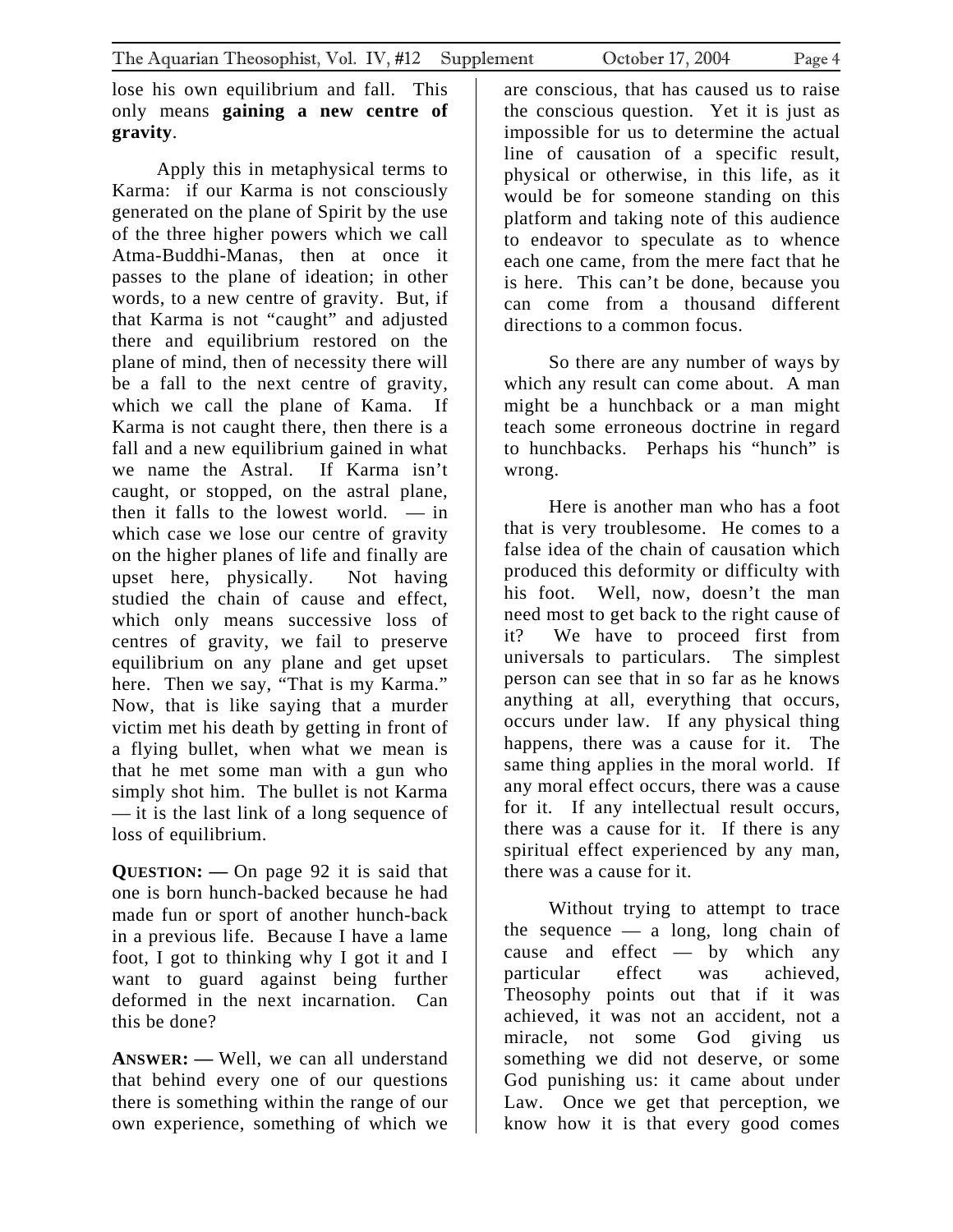about — under Law. We know how every evil comes about — under Law. It makes no difference what being is experiencing the good, or what good he may be experiencing. It makes no difference what being is experiencing the evil, or what evil he may be experiencing. Everything comes about under Law, regardless of the good or evil, regardless of the person to whom it comes.

Yet evidently there is an immense hiatus. Here am I with a lame foot or a humpback, and I know that that came about under Law, but how did it come to me, and not to my brother? How did it come to me, and not to my enemy? The answer to that question can never be found except in the man himself, because the man is the connecting link between the universal and the particular.

Looking a little further, we can see that all bad actions begin in bad motives, and a bad motive is in some way or another one of two things: either there is the desire to benefit ourselves without due consideration of whether our action is going to benefit or injure others; or else, and usually conjoined with it, there is injustice toward some other. Always there is that element of selfishness somewhere, or of preferential treatment for ourselves. If I want anything that I haven't earned, then in fact I am unconsciously unjust towards others. If I get what I don't earn, how can other men get what they do earn?

When a man sees that, he won't bother whether he has a humpback or a lame foot or what — not. He will say: Whatever it is that afflicts me is the same as whatever it is that afflicts all mankind. It is the sequence of colored motives, colored thoughts, colored feelings and colored actions. There is no dodging. No matter how many misfortunes are lying in wait for me as the result of my own acts, they are not to be dodged, and I don't want to dodge them. I will take them as they come, I will recognize them when they come, and I will do what is needed to patch up the situation. But from now on I am going to scrutinize my own motives so as to get this idea of preferential treatment for myself, this idea of injustice to others, out of my system. I never can get it out of my system if I don't check my own motives scrupulously, if I don't check my own thoughts scrupulously, if I don't check my own acts and conduct scrupulously.

In other words, if I begin to watch myself spiritually, mentally, morally, and know that if I keep on doing so, this being a universe of law, two things will be the result: I shall undo all the mistaken actions of my past and I shall atone for the two evils that I have done — the taking of what didn't belong to me and the failure to do what I should have done. I'll have repaired my sins of omission and commission.

We seldom think of what Karma means — equilibrium. Equilibrium means poise; equilibrium means balance; equilibrium means rest; it means freedom.

**QUESTION: —** Isn't it difficult for beginners to get the right idea of Theosophy when there are so many bogus "theosophies" abroad? For instance, there is that story of the hunchback put forth by a so-called clairvoyant who claimed to have come back into life.

**ANSWER: —** Suppose it is. What have we to do with that? Mr. Judge cites the hunchback as a specific illustration in the Ocean. But all of us are "hunchbacks" somewhere — visibly or invisibly; all of us have deformities, and one deformity is certainly no better than another.

Some may remember a story in a school reader about how a great being came to the earth and told the people that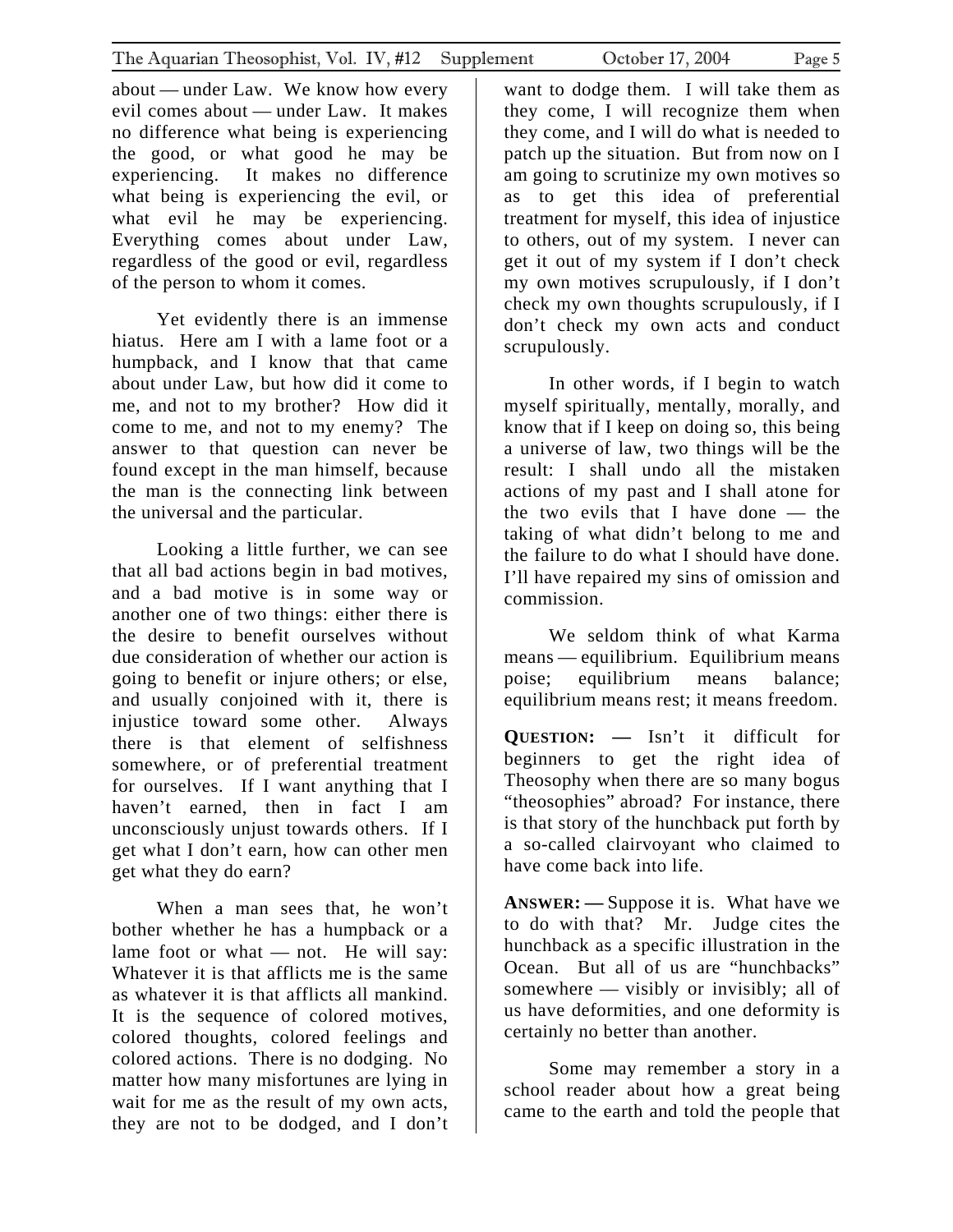if they all came to him with their troubles, he could suggest a way to help them. So everybody came with his troubles; one had this tendency, the other had that tendency or defect. Then the visitant said: —

"I'll tell you what you can do. You take all your troubles, and I shall give you a magic power — you can pitch them over there in that valley! But there is one condition. You know, probably few of us realize that the other fellow has *his* troubles too; whatever our trouble is, to us it seems like the biggest and only trouble in the world. It really isn't so, but the great difficulty is to see that it isn't. So the condition attached to this offer is that after you go and throw all your troubles in a heap, you can't leave the valley until you have picked out *some other trouble* which suits you better.

They all thanked him and felt greatly relieved. Everybody rushed away and pitched his disability, his defect, his disease, over in the valley. Then they raced down-hill, holding hands — all as brotherly as they could be. Then they started prowling around. One man who was driven crazy with headaches traded for the stomachache; another man traded his disease for Bright's Disease, and so on, and were they happy. Then they all wanted to go back up-hill to say farewell to this heavenly visitor and thank him once more. But as they started on the way up-hill, they found these new troubles didn't suit them. Each one began to complain: I could get along with my own trouble, but now I have this other trouble and I don't know how to deal with it."

By the time they all got back, there was the heavenly visitor, smiling blandly, with his hands clasped behind his back, and as they came up — looking so sick he said:

"My dear children, what is the trouble?"

One fellow said, "I could stand the boil in this place but I can't stand pain here."

"Well," the visitor replied, "I will be glad to make any adjustment necessary." It seemed that every one had a thousand times worse complaint than before, and so finally the Master said, "It looks as if I made a mistake. I'll tell you; I'll use this magic power again, and then each of you can go back and pick up his own trouble." So all the people pitched their new troubles overboard and raced down-hill like children. Each one got his own trouble back again, and they all came back hand-in-hand — the happiest clan.

Isn't this what the Ninth Chapter of the Gita means — the chapter just preceding the initiation of Arjuna into the Divine manifestations of Krishna and the vision of the Divine Form as including all forms, which covers the Tenth and Eleventh Chapters? That Ninth Chapter begins:

"Unto thee who findeth no fault. . . . ." If we do injustice in any sense, conscious or unconscious, that injustice will come back to us sooner or later for adjustment, and then it will weigh on us doubly heavy — because of the other man's sense of injustice plus our own and that is why it is that we now "find fault." If we want to talk about sins, the greatest sin of humanity is the sin of fault finding — with Nature, with the operation of Law, with our neighbors and with ourselves. Faultfinding never did anybody any good.

**QUESTION: —** In a selfish nation can an individual who overcomes selfishness in himself be liberated from the national Karma?

**ANSWER: —** Why, that *is* liberation from the national Karma! The man who quits stealing in a thieving world is liberated from theft, isn't he? The man who quits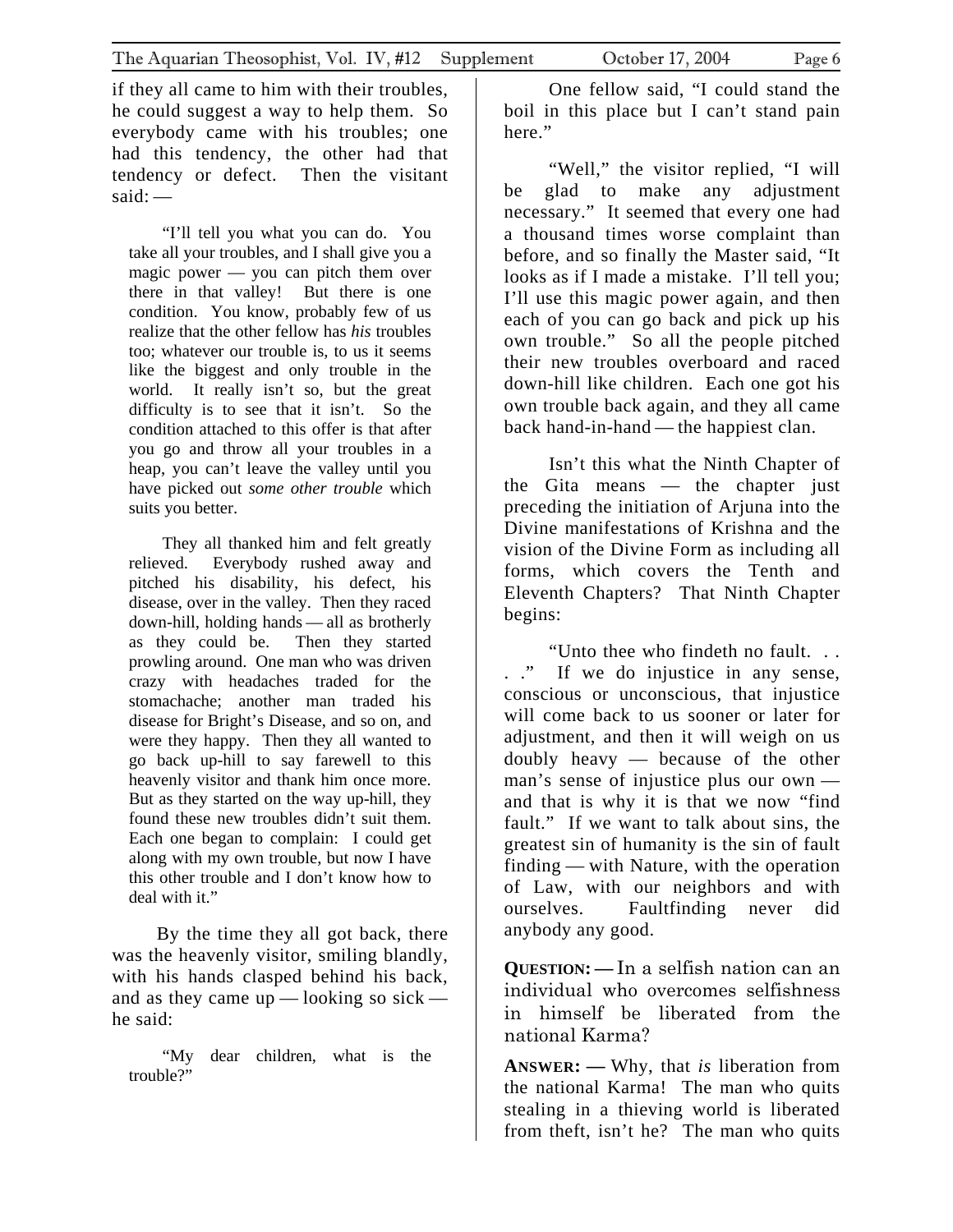lying in an untruthful world is liberated from falsehood. That is what liberation means. The man who overcomes selfishness in himself, through and through, is no longer a man; he is a Buddha; he is a Christ; he is a Master of Wisdom. Could he live here in a selfish world and still be free? Why, of course. If he couldn't, then such beings as Buddha and Christ and the Masters of Wisdom are unfortunate beings indeed. Can a man be at peace in the midst of a physical storm? Of course he can — or he can share the nature of the storm.

**QUESTION: —** The statement is made that certain Karma, or certain causes have been set up in the past — myriads of causes, as a matter of fact, by all of us that those causes don't all ripen together. Partly they are prevented by the force of Karma already ripened; in other words, they are suspended and can't precipitate until the appropriate instrument or environment is obtained. The question is: Does Karma depend upon the instrument?

**ANSWER: —** Karma depends upon more than one factor. Part of our Karma is connected with the physical body. At the end of the Fifth Round there will no longer be any physical body. What becomes of the unharvested Karma sown in physical bodies since the middle of the Third Race in the Third Round? After the middle of the Fifth Race in the Fifth Round we can't reap what we sowed on earth because our earth would not exist any longer; we can't reap in or through physical bodies because we would not have physical bodies any more. What becomes of such Karma? It remains in suspension until the next Manvantara.

So, when we come to die, there are innumerable causes set up in a physical

body, with a physical instrument, in physical, human, earthly relations, that can't come to fruition until we come back to the earth again and into another physical body in which to sow and reap. The same way with the Karma which we experience after death. We can't reap disembodied Karma as long as our consciousness is confined to a body. We only reap the disembodied Karma after we cease at death, or cease, through wisdom in this lifetime, our identification with the body.

Looked at in this way, all these problems begin to clear up. It is not so much that the books clear up a problem, not that anyone can clear them up for us — the clarification is in ourselves. All our confusions come from principles out of place, principles unrelated, a confusion of the elements of our being. As our thoughts are turned inward to the principles of things, our confusion at once begins to lessen; in degree as the confusion lessens, clarification takes place. It is like light and darkness darkness is not the reality; light is. Darkness is only the absence of light. The moment light begins to dawn, darkness begins to disappear. So the moment our minds are turned inward towards the source of our being here, to the elements which compose our being here, to the principles involved in our coming here, there is the shining of the Spiritual Sun in us. Then we begin to see for ourselves.

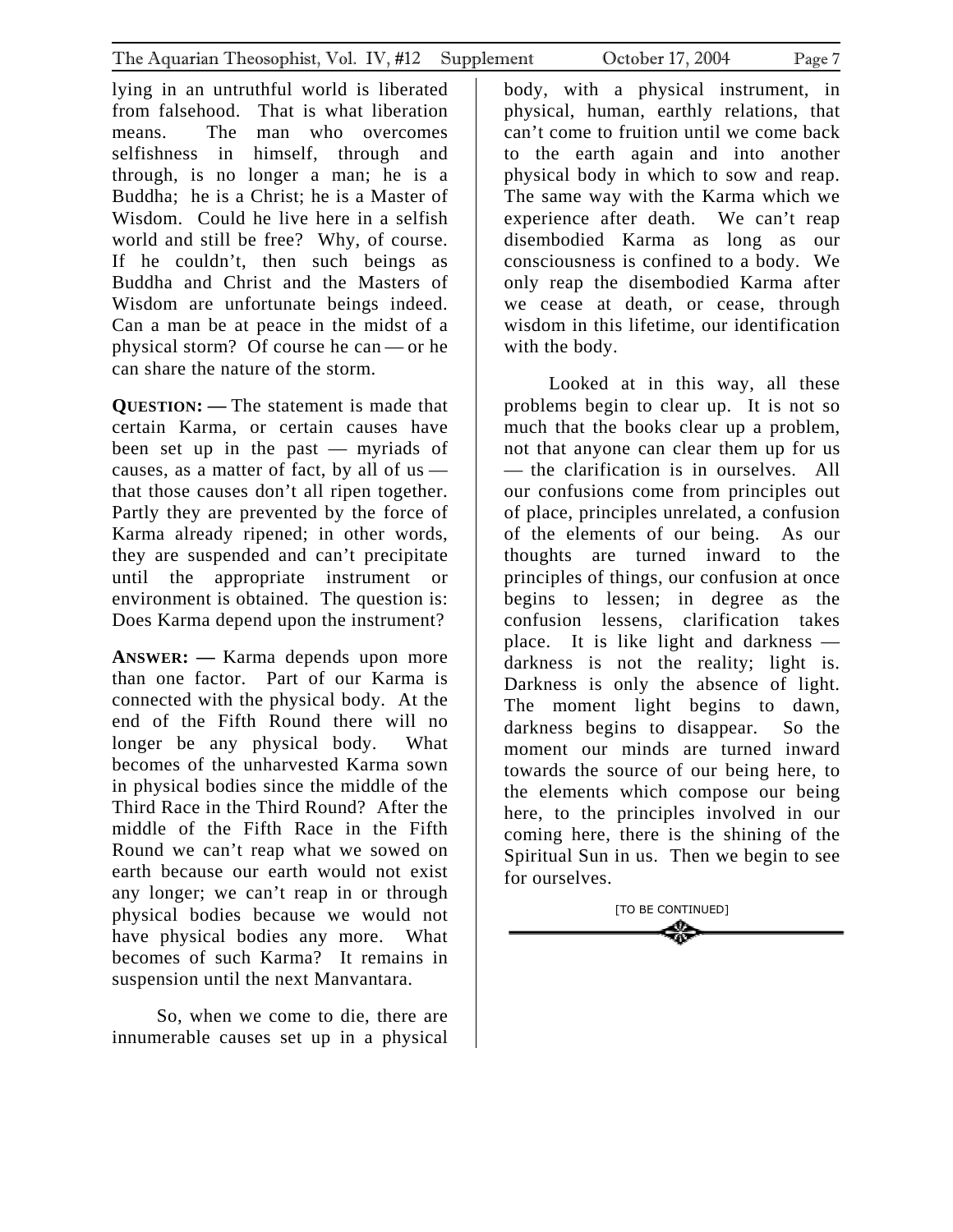<span id="page-7-0"></span>

#### **LV**

[The *Dnyaneshvari* is mentioned many times by Madame Blavatsky, always in glowing terms. The following rendition is extracted from Manu Subedar's translation. The great Sage, Dnaneshwara Maharaj sang this work to his people when he was quite young. He did it in their native language, Marathi, about 700 years ago. It is his commentary on the *Bhagavad Gita.*]

#### **CHAPTER THIRTEEN**

**Shri Krishna says to Arjuna:** I have shown you wisdom, just as one shows a little fruit on one's palm. I will now tell you the characteristics of 'unwisdom.' Everything which is opposed to wisdom and its characteristics, is unwisdom. There are only two things, wisdom and unwisdom, just as at the end of the day there is night, and at the end of night there is day. Yet I will tell you a few points. …. Milk fed to the serpent turns into poison. So, he is jealous and intolerant of good actions, proud of his learning and showing off his austerities. … So much absorbed is he in his own physical and worldly pursuits, that he has no idea of either previous or subsequent births. An ungrateful person forgets obligations. … Like a cart falling over a precipice or a stone rolling down a mountain, he proceeds headlong, unable to see what is ahead of him. … He speaks when he should be silent. He listens where he should be deaf. The only criterion for him is bodily and mental pleasures and he has a craze for novelties

such as these. In this pursuit he does not worry about sin or retribution. …

Further, he is elated when something pleasant occurs and is depressed when it is otherwise, in the same manner as a small boat rises and falls in stormy weather with the successive waves. His deep concern for pleasant and unpleasant things is a sure sign of unwisdom. … When you see a worshipper constantly on the move, recognize him as full of unwisdom. The man of unwisdom dislikes sacred places, embankments, groves or solitary spots. He rejoices in a town and prefers the bustle and applause of the mass. He is proud of his mundane learning and ignores spiritual knowledge, by means of which the Soul is revealed. Neither the Upanishads nor the books of Yoga attract him and he has no heart in gaining true wisdom. He turns back on every thought, which will lead him to true knowledge of Self, but he will do anything to gain other knowledge. He performs rituals, he can recite the Puranas and he knows astrology. He is often well versed in other arts, also. He can cook to excellence and he sometimes knows the secret and mysterious doctrines (of Japan, Maran and Vasikaran). He is adept in erotics, great at eloquence and is often well versed in scriptures, ethics, medicine and poetry. He sometimes knows the Shastras, grammar and logic, but he is blind to spiritual learning, without which every branch of learning is useless. His knowledge is like the feathers of the peacock with an eye depicted on every one of them, but an eye that cannot see. … The whole range of learning is thus pointless without spiritual learning.

How can he who drops into a deep pit at the gate of the house, know what is inside the house? Without even an approach towards spiritual learning, how can he ever gain real knowledge? With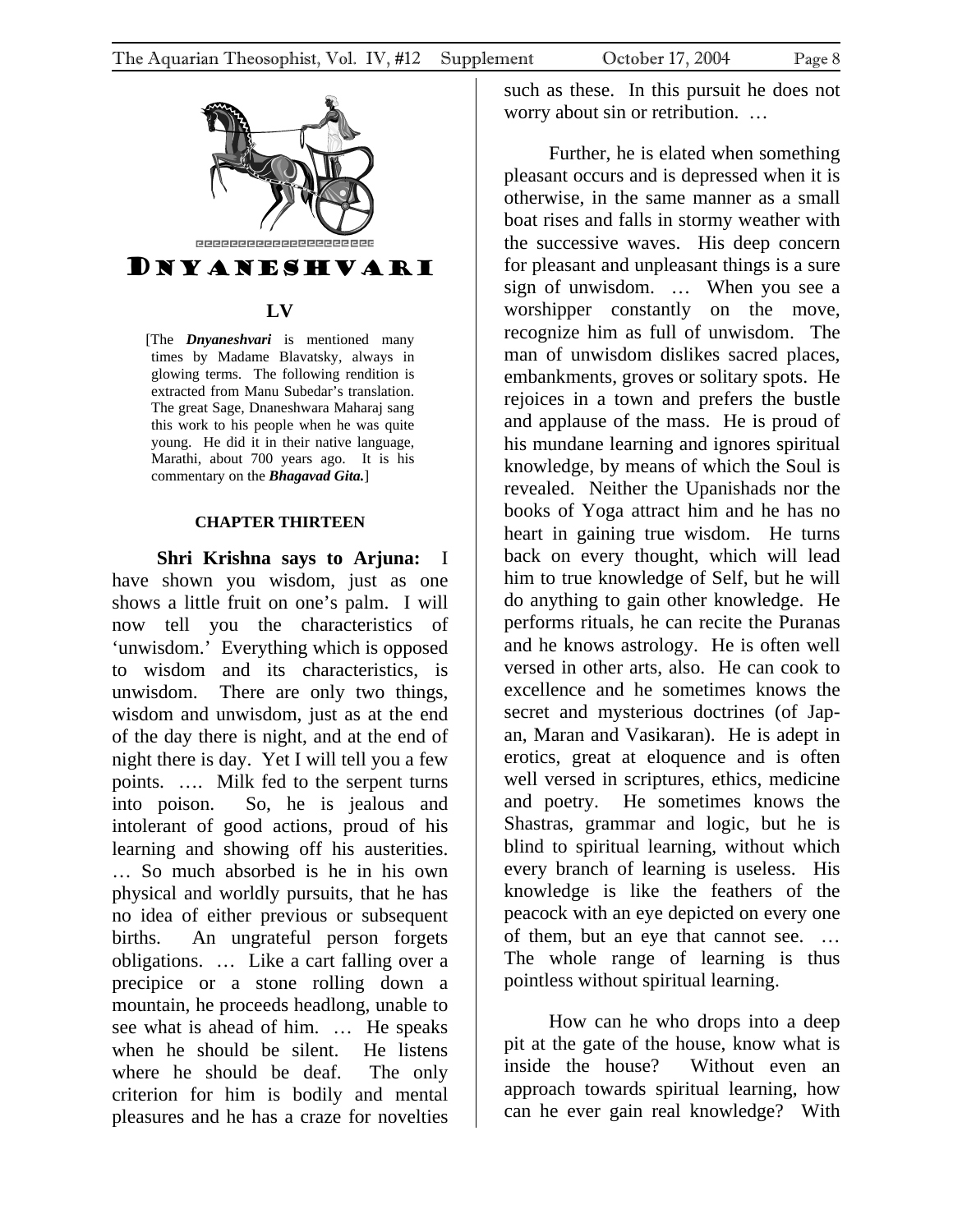such a man, O Arjuna, never even discuss spiritual matters.

[TO BE CONTINUED]



# **Secret of radiation-proof bugs proposed**

**[Helen Pearson](http://www.teosofia.com/Docs/Pearson)**

# *Internal antioxidants may shield cells from radiation damage.*

*Deinococcus radiodurans* survives extreme blasts of radiation.

*© Dr Michael Daly*

US researchers have come up with a novel theory for how a tiny, tough bacterium can survive doses of radiation 2,000 times those that would fry a person.

The unassuming red bacterium, called *Deinococcus radiodurans*, was discovered around 50 years ago in a batch of irradiated meat. Ever since, scientists have wondered how it can withstand radiation better than almost any other organism in the world. "They're better than cockroaches," says microbiologist James Imlay at the University of Illinois, Urbana.

Researchers know that the bug is particularly good at patching up DNA damage wrought by radiation. Now Michael Daly of the Uniformed Services University of the Health Sciences in Bethesda, Maryland, and his team have come up with a possible explanation why.

By comparing bacteria with different sensitivities to radiation, the team found that the most resistant bacteria tend to store up high levels of manganese and relatively low levels of iron. By contrast, the bacteria that shrivel up at a hint of radiation have little manganese and more iron.

Artificially lowering the manganese levels also made bacteria more susceptible to radiation damage, the team reports report in *Science*<sup>[1](http://www.teosofia.com/Docs/B1#B1)</sup>. "It was quite stunning to us," Daly says.

#### **The marvels of manganese**

Daly suggests that the manganese helps to clear up damaging molecules, such as free radicals, that are released by the bugs' metabolism. This leaves the bacteria in a healthier state and better able to patch up DNA damaged by radiation. To test this theory, the team is now trying to create radiation-resistant strains of *Escherichia coli* by pumping up their levels of manganese.

If manganese also proves protective in human cells, Daly foresees numerous uses. A dose of antioxidants that mimic some of the effects of manganese, such as vitamin E, might safeguard the cells of those who are exposed to radiation by a nuclear accident, for example.

The discovery might also help those receiving radiation therapy for cancer, Daly speculates. A drug might be designed that boosts the amount of manganese in healthy cells, but leaves cancerous ones alone. This would render healthy tissue resistant to the radiation, and avoid some side-effects of the therapy. "There's some really important stuff here," Daly says.

But Imlay cautions that such speculation is premature, because the radiation-resistant bacteria might have high manganese for another reason unconnected to their hardiness. The team needs to show exactly how manganese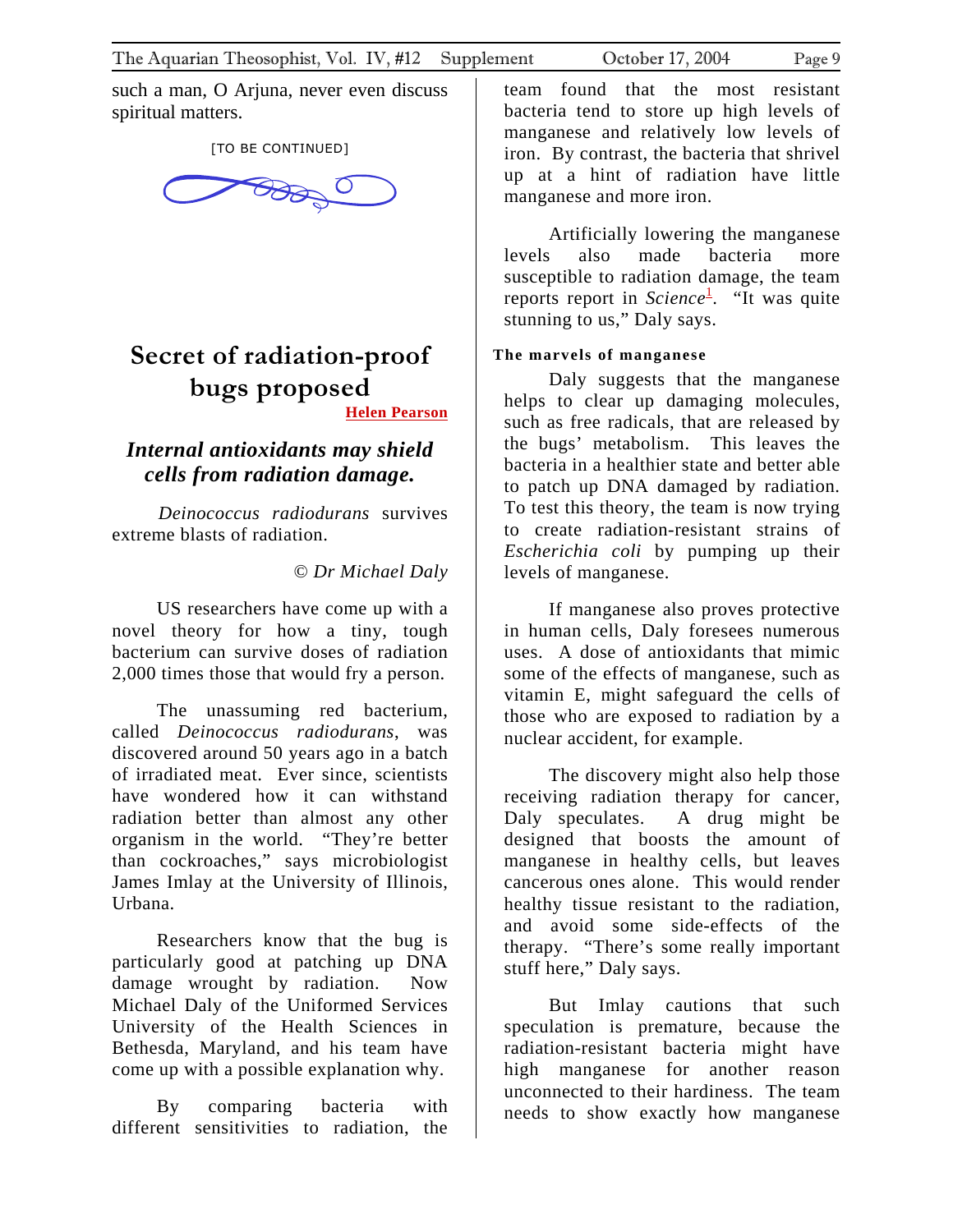<span id="page-9-0"></span>helps bacteria recover from radiation damage, he says.

Before this, scientists have come up with other explanations for the robustness of the bacteria. Last year, a team of scientists proposed that peculiar circular rings of DNA in the bacteria help them patch up their damaged DNA. But Daly grew bacteria in which these rings were missing and showed that they were just as hardy.

#### **References**

Daly M., *et al*. *Sciencexpress*, doi:10.1126/science.1103185 (2004).

Levin-Zaidman S., Englander J., Shimoni E., Sharma A. K., Minton K. W. & Minsky A. *Science*, 254 - 256 (2003). | [Article](http://dx.doi.org/10.1126%2Fscience.1077865) | [PubMed](http://www.ncbi.nlm.nih.gov/entrez/query.fcgi?holding=npg&cmd=Retrieve&db=PubMed&list_uids=12522252&dopt=Abstract) | [ISI](http://links.isiglobalnet2.com/gateway/Gateway.cgi?&GWVersion=2&SrcAuth=Nature&SrcApp=Nature&DestLinkType=FullRecord&KeyUT=000180284000040&DestApp=WOS_CPL) | [ChemPort](http://chemport.cas.org/cgi-bin/sdcgi?APP=ftslink&action=reflink&origin=npg&version=1.0&coi=1:CAS:528:DC%2BD3sXhs1Gkug%3D%3D&pissn=&pyear=2004&md5=a8ebeb9085cdd35b1e743dc43076ff30)

## Notes from Serapis

**Purity of earthly love purifies and prepares for the realisation of the Divine Love. No mortal man's imagination can conceive of its ideals of the divinity otherwise but in the shape familiar to him. One who prepares for solving the** *Infinite*  **must solve the** *finite* **first.**

**The Ideal of the Spiritual can penetrate only through the imagination which is the leading path and first gate to the conceptions and impressions of the earthly Atma. (letter 18 to HSO)**

**SERAPIS**

#### **(A)**

**THE law of compensation can reward but those** *who have*  **resisted the cruel stings of earthborn desires. Where there is no temptation, the merit of withstanding its feeble voice is null and cannot claim its reward.**

## **(B)**

**We fear but whom we hate or love. We avoid but those who repulse us or** *attract* **us too much.**  *We never avoid those for whom we feel indifferent.*

## **(C)**

**. . . the greatest of all living crimes—***Suicide*

# CORRESPONDENCE

Perseus B. Munshi, a friend of *The Aquarian Theosophist* in Australia sent us the following article as a validation of Theosophy by science:

> **HUMAN POPULATIONS ARE TIGHTLY INTERWOVEN [Michael Hopkin](http://www.teosofia.com/Docs/Hopkin)**

#### **Family tree shows our common ancestor lived just 3,500 years ago.**

The most recent common ancestor of all humanity lived just a few thousand years ago, according to a computer model of our family tree. Researchers have calculated that the mystery person, from whom everyone alive today is directly descended, probably lived around 1,500 BC in eastern Asia.

Douglas Rohde of the Massachusetts Institute of Technology in Cambridge and his colleagues devised the computer program to simulate the migration and breeding of humans across the world. By estimating how different groups intermingle, the researchers built up a picture of how tightly the world's ancestral lines are linked.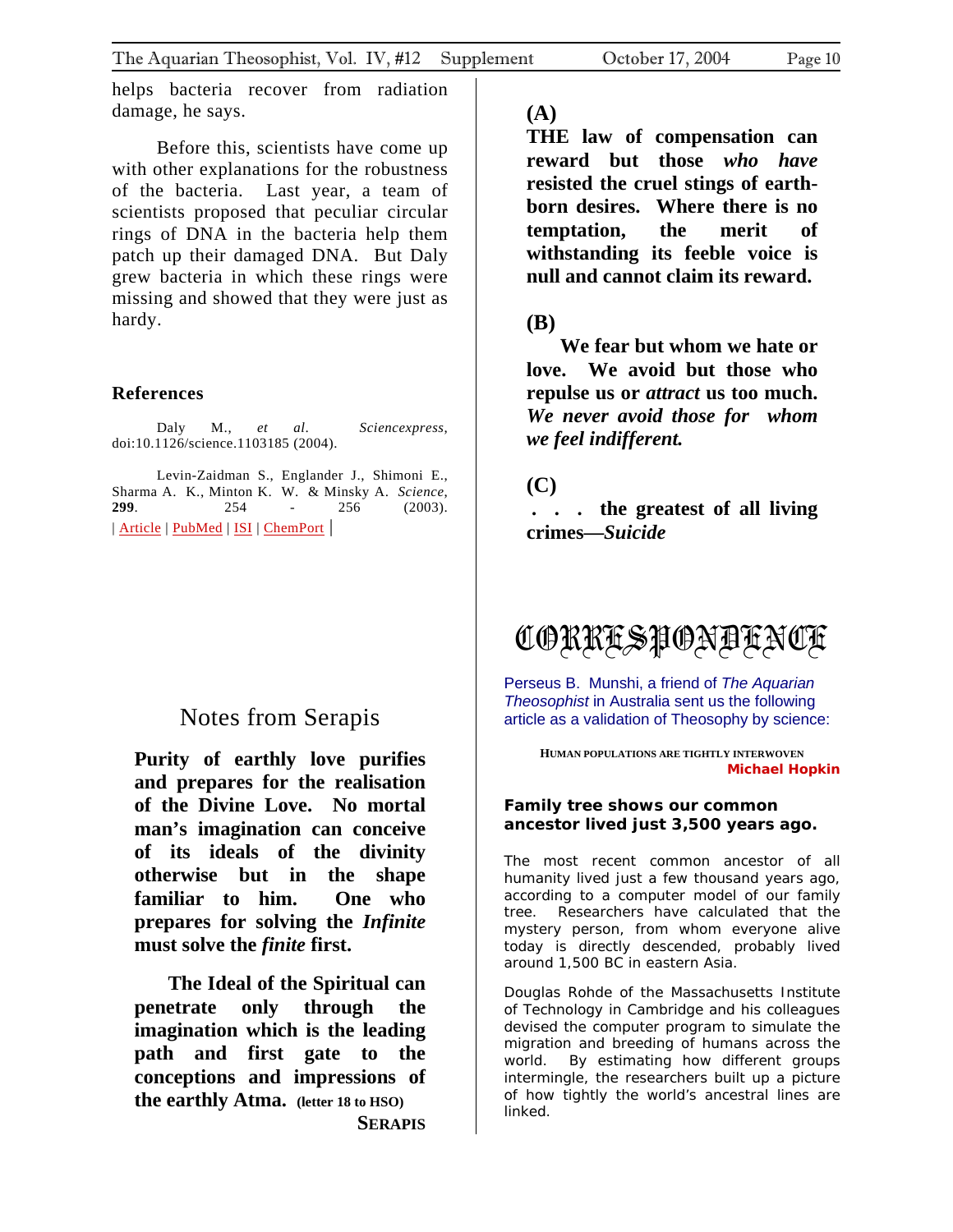The figure of 1,500 BC might sound surprisingly recent. But think how wide your own family tree would be if you extended it back that far. Lurking somewhere in your many hundreds of ancestors at that date is likely to be somebody who crops up in the corresponding family tree for anyone alive in 2004.

In fact, if it were not for the fact that oceans helped to keep populations apart, the human race would have mingled even more freely, the researchers argue. "The most recent common ancestor for a randomly mating population would have lived in the very recent past," they write in this week's *Nature*

#### **Striking out**

To work out how much different groups of humans mingled, Rohde's team simulated the rates at which a few pioneering people made journeys across the world to meet and breed with other populations. Their model gave each individual a certain probability of quitting their home town, country or continent and striking out for pastures new.

They were then able to name a time and place at which our most recent common ancestor lived. But who was this person? He or she must have had a flourishing family, says Rohde. "Maybe it was someone who happened to have 40 children or some such astronomical number," he says. "But it could equally have been someone with above-average productivity for a few generations." Instead of two kids, Rohde suggests, maybe the person and his or her direct descendants had three.

The fact that the person probably lived in Asia is down to its prime position along the most commonly used migration routes, Rohde suggests. "East Asia is at a crossroads," he says. "It's close to the Bering Strait and the Pacific."

#### **No isolation**

Rohde's simulation aims to include everyone alive today, and therefore relies on the assumption that no population has remained completely isolated for any significant length of time. Rohde is confident that this is the case; even Tasmania, once thought to be isolated by choppy seas, contains no people with purely Tasmanian blood.

If we discount those living in the world's remotest places, the common ancestor becomes more recent still, says Mark Humphrys, who studies human family trees at Dublin City University in Ireland. "Looking at the whole sweep of the Americas, Europe, Asia, right across to Japan, I wouldn't be

A single prolific parent can have a vast influence once their descendants begin to multiply, Humphrys says. "The entire Western world is descended from Charlemagne, for example," he says. "There's really no doubt."

#### **All or nothing**

Besides dating our most recent common ancestor, Rohde's team also calculates that in 5,400 BC everyone alive was either an ancestor of all of humanity, or of nobody alive today. The researchers call this the 'identical ancestors' point: the time before which all the family trees of people today are composed of exactly the same individuals.

This recent date is not really surprising either, Rohde says. Anyone whose lineage survived for a few generations was likely to have descendants spread all over the world. At the identical ancestors point, then, our ancestors came from every corner of the globe, although those from far afield are unlikely to have made a significant contribution to our genetic makeup.

Nonetheless, the results show that we are one big family, Rohde says. As he and his colleagues write: "No matter the languages we speak or the colour of our skin, we share ancestors with those who planted rice on the banks of the Yangtze, who first domesticated horses on the steppes of the Ukraine, who hunted giant sloths in the forests of North and South America, and who laboured to build the Great Pyramid of Khufu."

#### -========================== I answered like this:

#### Dear Mr. Munshi,

I am hard put to understand how the article is a *validation* of Theosophy.

According to Theosophy we are over 18 million years old as reincarnating self-conscious units. This article puts forth the claim that we are only 3,500 years old!!! To me it seems to be a *strong disproof* of using computer-driven software as anymore than a tentative tool for investigation. For example, this is what *The Secret Doctrine* says:

"As regards the evolution of mankind, the Secret Doctrine postulates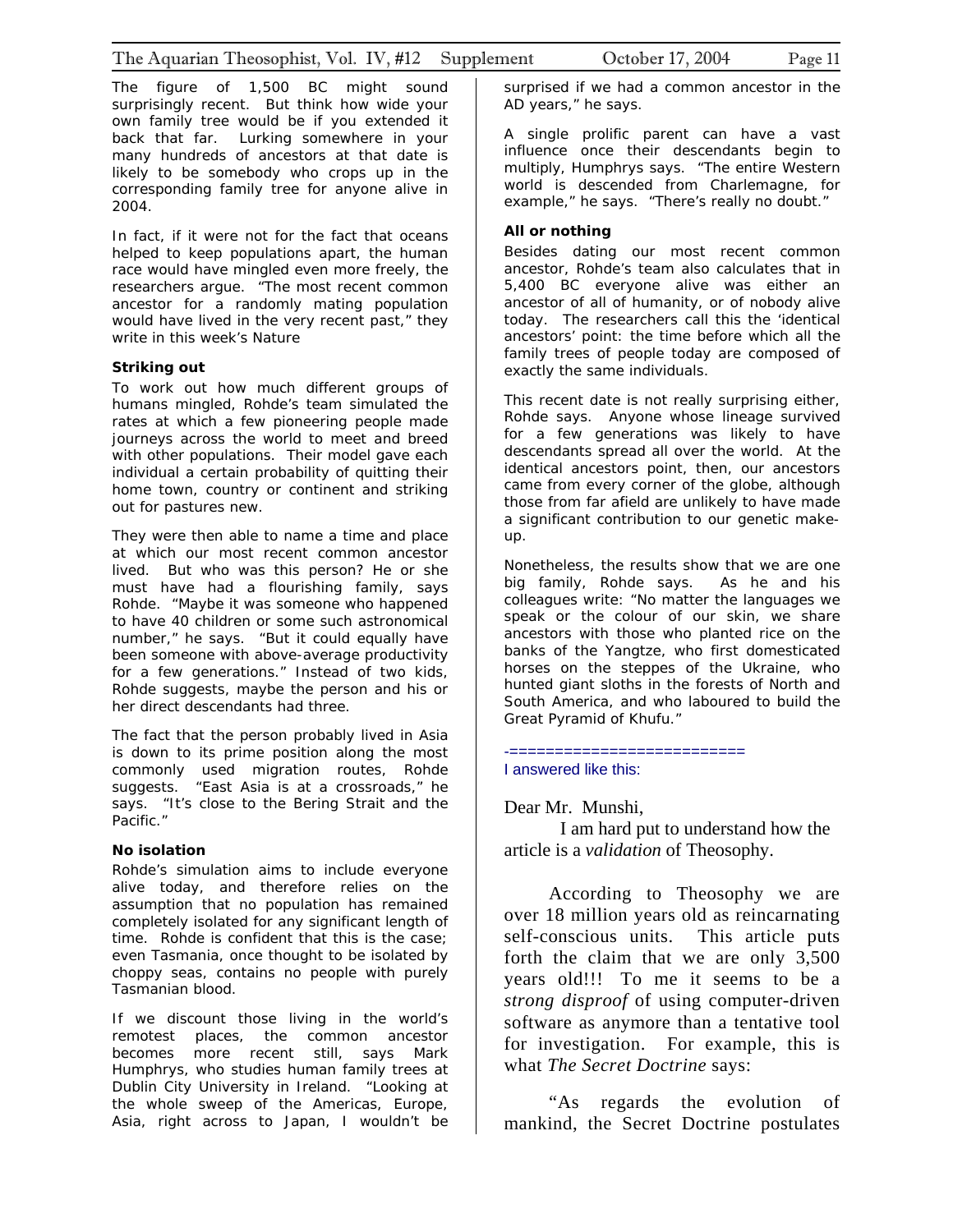three new propositions, which stand in direct antagonism to modern science as well as to current religious dogmas**:** it teaches (*a*) the simultaneous evolution of seven human groups on seven different portions of our globe; (*b*) the birth of the *astral*, before the *physical* body**:** the former being a model for the latter; and (*c*) that man, in this Round, preceded every mammalian — the anthropoids included — in the animal kingdom**.**"(SD II, p. 1)

Even orthodox scientists admit 100,000 years for mankind. Are these investigators claiming that every 3500 years we all intermingle with one another? If that's their claim, it is interesting and might be within shooting distance of the truth if you leave out the Brotherhood and very advanced humans — but science, in my opinion, needs more than a computer model for evidence!!

However, I do appreciate your putting me in touch with the NATURE.COM site as it is most valuable. We are using an article from there entitled: "Secret of Radiation Proof Bugs Proposed." A very valuable article as it corroborates a healthfood claim that scientists have been pooh-poohing for about 40 years!!

Thanks again for your help,

#### jerome

==================================== --And Persy answered like this:

#### Dear Jerome,

Thanks for your feedback. I agree with you 100%.

My comment was really meant to be a very basic observation that slowly but surely the recent discoveries and conclusions by science seem to be bringing the overall knowledgebase closer to the claims of theosophy more so than ever before. While I totally agree that

science has still a long way to go in admitting and/or discovering a lot that Theosophy reveals (especially in terms of going beyond the material sciences and into occult science), this article is a way of science admitting the inherent "oneness" in all life. It is probably more accurate for me to say that science at least agrees that separateness is not a natural order of things. Even though this conclusion applies in a *material* sense, the next logical conclusion will have to be that what drives this one material manifestation must also be one. Perhaps equally important is that with discoveries like these, science helps in destroying religious superstitions. In my opinion, while science may still be very deficient in its methods and discoveries, it does a great service of destroying the materialistic dogmas of ignorant religious institutions; and to me, that has to be a move in the right direction. Just as HPB says, people have got a lot of "unlearning" to do before they can do any real learning.

To be frank, I wasn't focusing as much on the numbers in the article as I was on the theosophical concept of oneness and universal brotherhood.

Just some thoughts of a struggling student of Theosophy.

**Persy** 

The communications between us show how very easy it is for an editorial worker to fly *far to fast* into a position of thinking they understand the "why" of an offering before they really do! Jw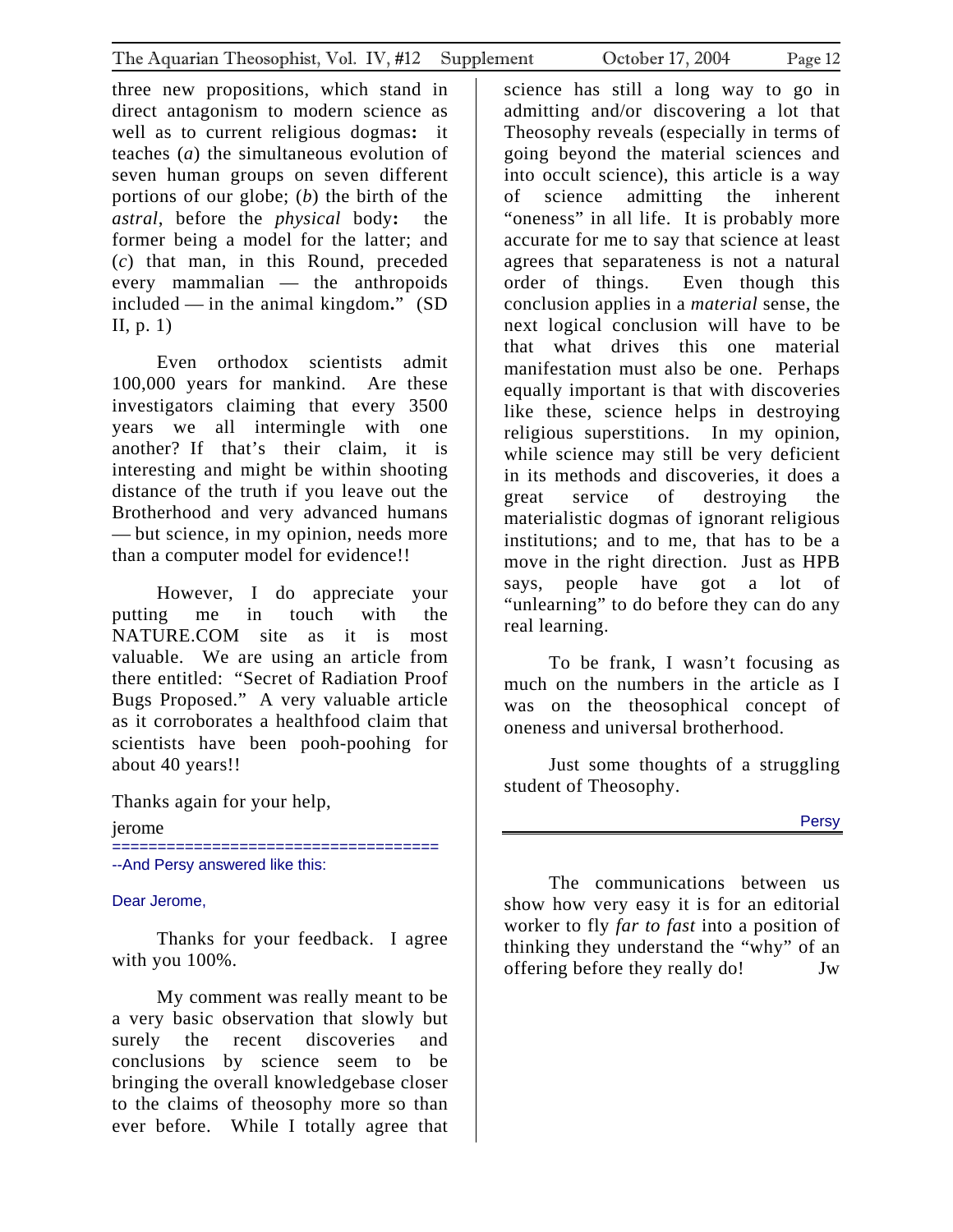## <span id="page-12-0"></span>Open-Shut Case

*By Rene Ebersole National Wildlife,* Vol. 42, #5, Aug/Sep 2004

**A curious scientist investigating how the world is perceived by other animals stumbles upon the alligator's "sixth sense"**

**IT WAS THE BUMPS** that got her. What were those strange nodules rimming the jaw of that alligator? Do all crocodilians have such pimply beards? What are they for? These questions gnawed at Daphne Soares in the days after a close encounter with a gator in a Louisiana marsh.

The petite, freckle-faced University of Maryland graduate student had originally set out to discern the difference between the way birds, such as barn owls, and some of their closest living ancestors, alligators, perceive sound. But she couldn't help but also indulge herself in the mystery of those bumps. Soares never imagined that before she would even finish her graduate research, she would uncover an undiscovered alligator sense organ — in fact, the key to the reptile's predatory prowess.

Soares was drawn to the field of neuroscience because she was curious about the ways animals sense and perceive their unique environments. When she began looking into what was known about the alligator bumps five years ago, she quickly learned that all American alligators (*Alligator mississippiensis*), along with the 22 other members of the crocodilian family alive today, have them.

For the better part of the last century, the leather industry referred to the nodules as "pit glands," and used them to discern a croc skin from that of a gator. (Crocodiles have the characteristic bumps all over their bodies, while alligators have them only on their jaws.)

A few decades ago, herpetologists started calling the nodules "integumentary sense organs," or ISOs, based on a hunch that

the bumps had some sort of sensory function.

#### **Details**

#### **Alligator Bites**

• An average 12-footlong, 400-pound American alligator has a brain that is roughly the size of three olives. • Alligators are one of the most vocal reptilians. They growl, grunt and bark. Babies call to their mother to help them out of the nest after they hatch. Males sit at the edge of a bank and create a low-frequency sound called a bellow that makes the surface of the water dance and attracts females.

• The species has the most powerful bite known to the animal kingdom. While a fullgrown lion chomps with 940 pounds of force, an adult male gator delivers a crushing 2,125 pounds. Some hypothesized that they might detect salinity. Others said they might be used to sense the odor of food. Some even thought the bumps might help gators detect a suitable mate. But no one ever clearly determined the bumps' function.

Soares decided to attempt to solve this intriguing mystery. Fortuitously, she had returned from Louisiana with a box of alligator eggs for her thesis — and, surprisingly, some babies in tow. Half of the 40 eggs had hatched during her flight home. "I was holding the box in my lap so the eggs wouldn't break,"

Soares says. "Then I heard this *eeewww, eeewww*. I started coughing loudly so no one would know. The lady next to me looked really annoyed."

Back at her Maryland lab, she began to investigate if the raised pimplelike structures on the hatchlings' small snapping jaws were merely pigmented spots by washing them with a dye. She found the dye was quickly sucked up by a nerve in the skin and transported to the brain, meaning "the bumps weren't freckles," says Soares. What's more, she adds, the part of the brain that received the dye was enormous. "And if something is big in the brain, it's usually important. Humans, for example, have a big auditory cortex because we're all about language. This was very exciting."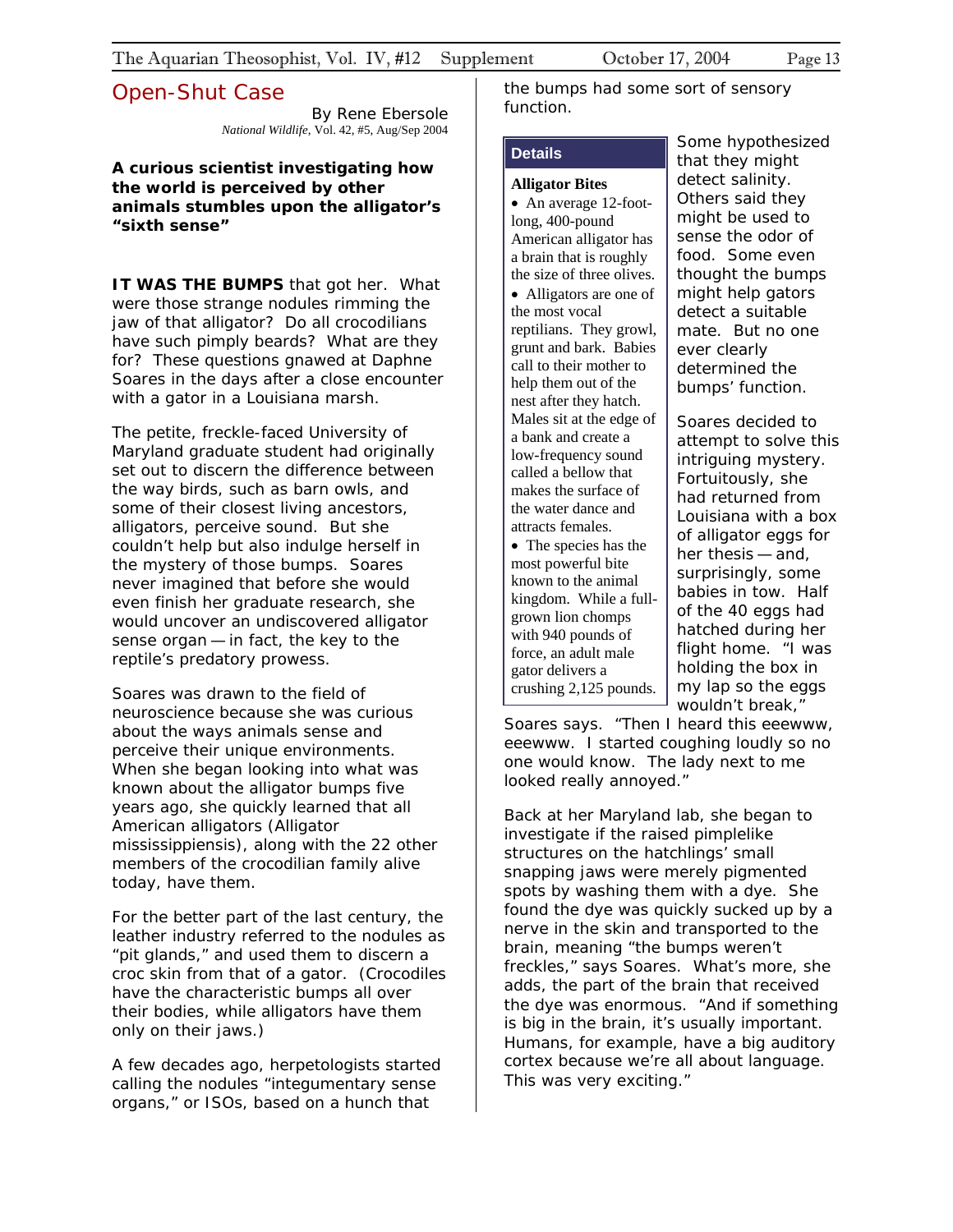Knowing the nerves that took up the dye had to travel through bone to reach their final destination, Soares called upon James M. Clark, a paleontologist and crocodilian expert at George Washington University, to see what the fossil record might reveal. Clark directed her to consult several museum collections that included the skulls of crocodilian fossils dating as far back as the Mesozoic era, 245 million years ago.

The crocodilian creatures ruling this "Age of the Reptiles" were a motley crew that ranged from a terrestrial, rabbit-sized sphenosuchian, with its doglike legs and the facial features of a lizard, to the fierce and aptly named "SuperCroc," or *Sarcosuchus imperator*. A SuperCroc unearthed by University of Chicago paleontologist Paul Sereno in 2000 is thought to have lived in sub-Saharan Africa 110 million years ago, weighed as much as ten tons and measured as long as a city bus.

Most crocodilians remaining today — mere midgets compared to the SuperCroc — go back 80 to 90 million years. From South American caimans and Cuban crocodiles to American alligators and Asian gharials, these species are found in semiaquatic habitats throughout the world's subtropical and tropical zones.

Soares discovered that beneath the bumps on the jaws of all of these living crocodilians there is a pattern of holes, called foramina, in the shape of a beehive. Ancestral crocodilians that lived entirely on land, however, lacked the pattern. The presence of the foramina pattern in semiaquatic crocodilians suggested the reptiles had a special adaptation for spending most of their lives submerged up to their eyeballs in water. "I knew I had found this ancient organ that is important to these animals," says Soares. "But I still didn't know what it does."

Over the course of several weeks, during a three-month fellowship in 2001 at the Marine Biological Laboratory in Woods Hole, Massachusetts, Soares introduced captive alligators to an array of potential stimulants, from ground-up fish bits to

electric fields. She determined that the bumps were neither chemodectors nor mechanical detectors, like those that a platypus uses to find and catch shrimp. In desperation one night, she even tried stimulating the bumps with a beam of light. "Who knows," she thought, "maybe they're like eyes." But she ended up ruling out that possibility, too.

Then one day she accidentally dropped a screwdriver into the alligators' tank, and the animals reacted. Could the bumps be unique sensory organs that allow crocodilians to detect water ripples? The theory made sense to Soares, given these animals' environments — shallow, muddy waters where visibility tends to be low and the way in which they wait patiently for unsuspecting prey to float past or pierce the water's edge with their tongues.

She tested the idea by plugging the gators' ears, turning out the lights and releasing a drop of water into the tank. Again, the alligators responded, lunging and snapping at the air. With additional experiments, Soares confirmed that the bumps were indeed a sensory organ: tiny motion detectors triggered by water vibrations, which she renamed "dome pressure receptors," or DPRs.

Further investigations by the neuroscientist revealed that alligators are able to use the DPRs to distinguish between a morsel of prey and other water disturbances in their environment. "They're pretty good," says Soares, standing near a tub filled with eight young gators back at her University of Maryland lab after her research was published in the journal Nature. "If an unlucky bird falls from a tree into the water, an alligator knows where it is, even in the rain."

Part of the DPR mystery still remains, however: Why do alligators have the motion detectors only around their mouths while crocodiles have them all over? Are the crocs' bodies essentially floating antennae? Are they better at localizing prey? Soares plans to look into this.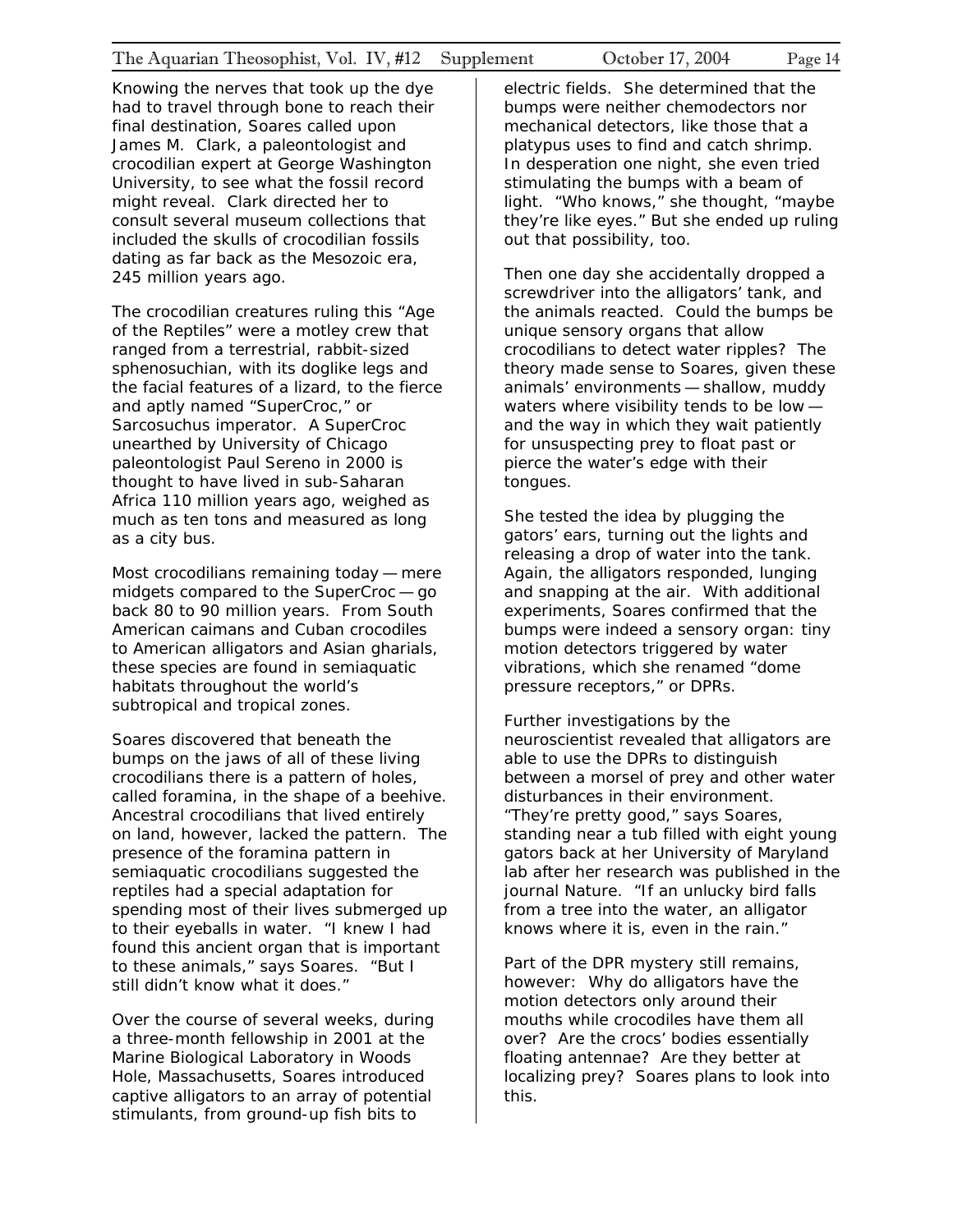<span id="page-14-0"></span>In the meantime, the now 32-year-old scientist is focusing on how other animals, such as a blind cave fish from central and northern Mexico, perceive the world around them. These colorless fish are thought to have evolved 100 million years ago. They have eyes when they're born, but lose them as they mature. Although adult cave fish lack vision, they have taste buds all over their bodies. "The question is," says Soares, "are they creating a world where taste defines their environment? Now that would be very exciting."

> *Rene Ebersole is an associate editor for National Wildlife magazine.*

# 



It's not that I'm so smart, it's just that I stay with problems longer.

I think and think for months and years. Ninety‐nine times, the conclusion is false. The hundredth time I am right.

ALBERT EINSTEIN

We can do anything we want to if we stick to it long enough.

HELEN KELLER

Fall seven times. Stand up eight. JAPANESE PROVERB

Only he who keeps his eye fixed on the far horizon will find his right road. DAG HAMMARSKJOLD

Many of life's failures are people who did not realize how close they were to success when they gave up.

THOMAS EDISON

Nothing in the world can take the place of persistence. Talent will not; nothing is more common than unsuccessful men with talent. Genius will not;

unrewarded genius is almost a proverb. Education will not; the world is full of educated derelicts. Persistence and determination are omnipotent.

CALVIN COOLIDGE

I've missed more than 9,000 shots in my career. I've lost more than 300 games. Twenty‐six times I've been trusted to take the game‐winning shot and missed. I've failed over and over and over again in my life. . . . And that is why I succeed.

MICHAEL JORDAN

Champions keep playing until they get it right.

BILLIE JEAN KING

All great masters are chiefly distinguished by the power of adding a second, a third, and perhaps a fourth step in a continuous line. Many a man had taken the first step. With every additional step you enhance immensely the value of your first.

RALPH WALDO EMERSON

When you get into a tight place and everything goes against you, till it seems as though you could not hang on a minute longer, never give up then, for that is just the place and time that the tide will turn.

HARRIET BEECHER STOWE

It's a little like wrestling a gorilla. You don't quit when you're tired, you quit when the gorilla is tired.

ROBERT STRAUSS

You have not lived today until you have done something for someone who can never repay you.

— JOHN BUNYON

If you stand up and be counted, from time to time you may get yourself knocked down. But remember this: A man flattened by an opponent can get up again. A man flattened by conformity stays down for good.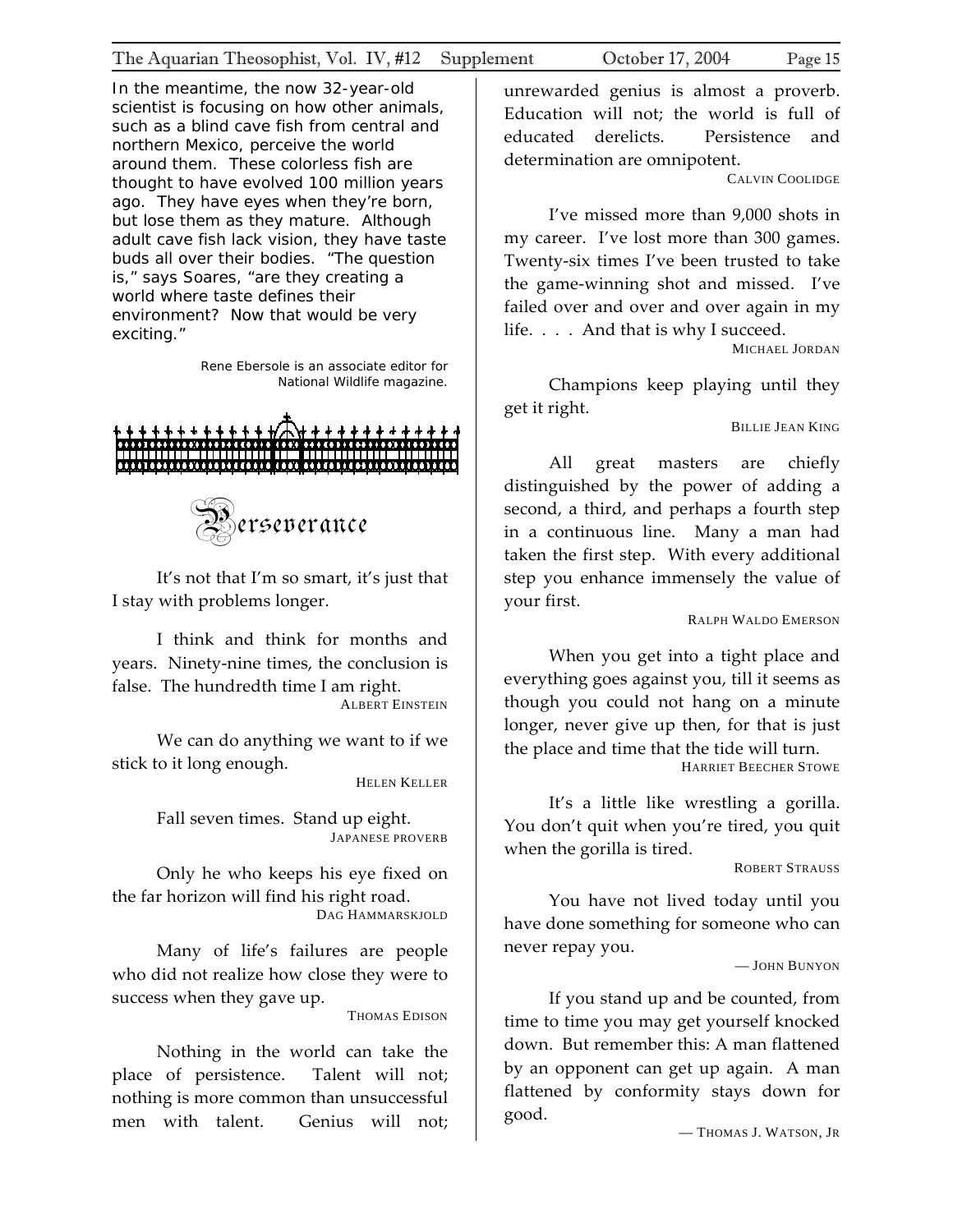# <span id="page-15-0"></span>**The Body Politic**

Could it be that What stands in the way Of our country, while it Pleads the case of freedom, Is stalemate amongst its Self chosen leaders. Isn't that the issue really?

The exercise of the Human cause, by the American Nation, seems plagued by the inability Of its people to choose. For its power Of leadership is owned by the few.

They were granted this state of affairs By the many, as they exercised their vote. And time and again, they were bought and sold by those who said, they were there for them.

As the karma of the past Cyclically returns, So do the men, who were behind it, again Stand at the bully lectern.

We are free to choose who will Take us into the future. But, we are foolish to allow The past's refuse to buy our confusion. That happens through our Refusal to pay attention.

The Right and Left, are two sides Of the same coin. Just as in the body politic joined. Therefore, let us be led by the heart of the middle ground and no longer Allow extremists to usurp our freedom. Let us not vote for the selfish few. Let us vote only for them who Will respect the needs of all humans

Are their any of such pedigree Amongst the politically astute? And if not, what are we to do? Can't we choose to treat others As they would want us to? The Nation we want is at home In the Ancient Heart of us all. Let us each call upon that And allow the old "Machine" to fall.

# **The Heart in Holistic Educatio[n1](#page-15-1)**

Lourdes Arguelles, Rollin McCraty, and Robert A. Rees

Educational programs based on new scientific discoveries about the heart lead to improved emotional stability, cognitive functioning, and academic performance.

**LOURDES ARGUELLES is Professor of Education at Claremont Graduate University in California where she teachers courses and is involved in action research projects in the areas of immigrant studies, alternative education, and community building. She is a licenced psychotherapist who works pro-bono with survivors of violence. [<www.idyllcuban@aol.com](mailto:www.idyllcuban@aol.com)>** 

**Rollin McCarty Director of Research of the HeartMath Research Center at the Institute of HeartMath in Boulder Creek, CA., and a visiting Scholar in Education at Claremont Graduate University.** 

**Robert A. Rees is Director of Education and Humanities at the Institute of HeartMath. For 25 years Rees taught literature at UCLA where he was also active in the arts and in innovative education.** 

In recent decades, neurophysiological<br>
research related to learning and<br>
education has focused predominantly<br>
an the hugin This amphasis which is research related to learning and education has focused predominantly on the brain. This emphasis, which is reflected in Western pedagogy, is a logical extension of the ascendancy of rationalism since the seventeenth century. Until that time, however, *logos* and *mythos,* mind and heart, were seen not as conflicting but rather as complementary ways of making meaning of the world. Many of the world's<br>ancient civilizations — including the ancient civilizations  $-$ Egyptians, Greeks, Chinese, Japanese, Hindus, Hebrews, and early Christians respected the heart for harboring an "intelligence" that operates independently of the brain, yet is in communication with it (Elder 1996; Eliade 1987; Godwin 2001;

<span id="page-15-1"></span> $\overline{a}$ ENCOUNTER: Education for Meaning and Social Justice Vol. 16 #3 Autumn 2003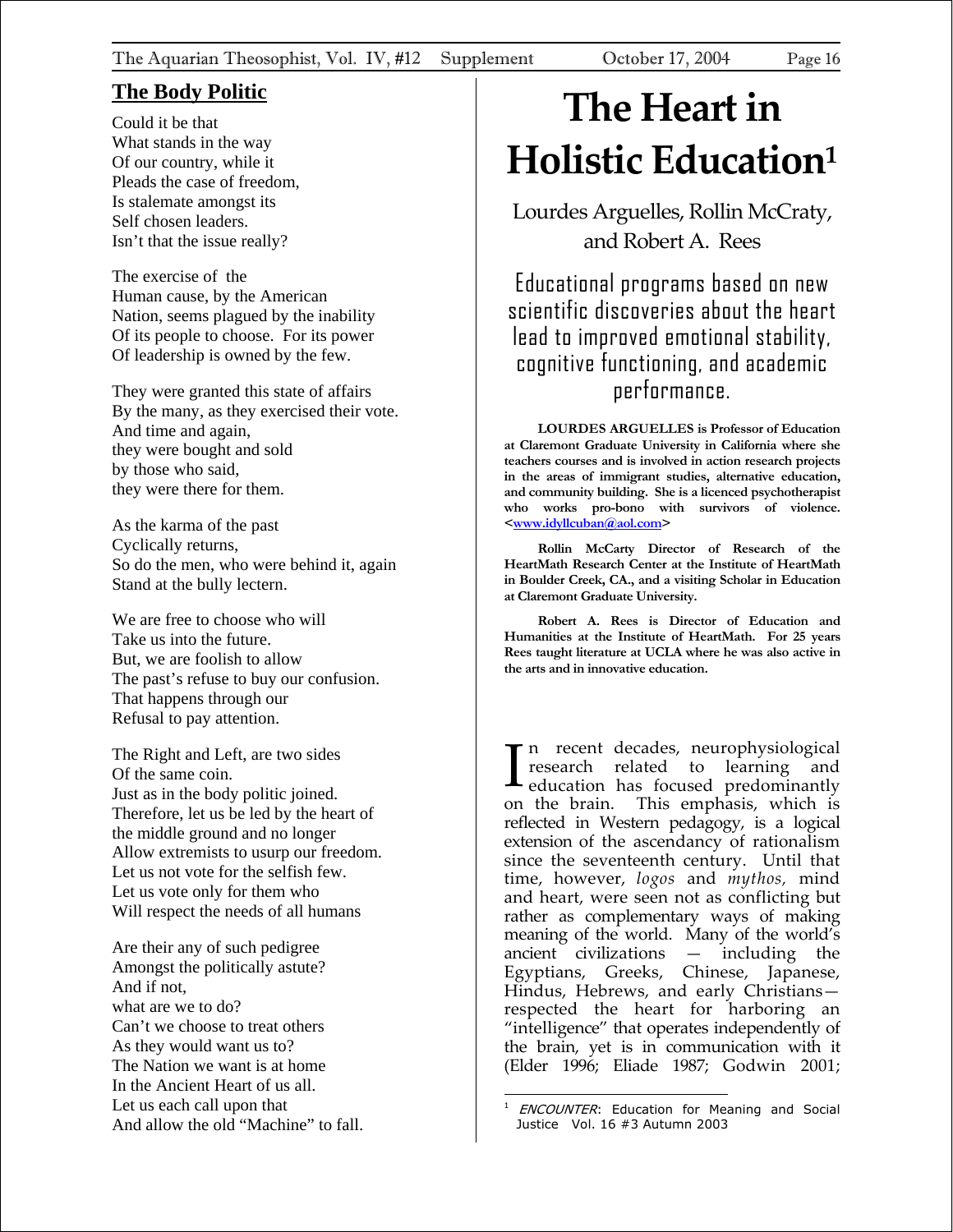Young 2003). This perspective, reflected in the language, customs, writings, art, spiritual practices, and even medical systems of these<br>civilizations, survived for centuries. civilizations, Indeed, the view that the heart is a key center of cognition, emotion, volition, discernment, wisdom, and spirit may be the strongest common thread uniting diverse cultures throughout human history as well as most of the world's major religions and spiritual traditions.

However, with the Enlightenment, the Industrial Revolution, the beginnings of capitalism, and the dawn of modern science, the West at least gave ascendancy of the mind over the heart. Gail Godwin refers to this as "The Great Heart Split" (2001, 111). As James Hillman says in his essay about William Harvey's anatomical explorations of the heart, "At that moment when Harvey conceived the heart to be divided, … thought lost its heart, heart lost its thought" (as quoted in Godwin 2001, 112). Speaking of Harvey's anatomical study of the heart, Godwin (2001, 113) says:

At the moment the anatomist held up the excised heart, … a sort of Eucharistic celebration of the literal heart could be said to have occurred. In the church of the anatomical theater, the heart became demythologized.

With that demythologizing (which resulted in the heart being reduced essentially to either a simple pump or a sentimentalized valentine), Western culture has placed almost total emphasis on the mind/brain. With the brain seen as the sole or essential governing organ of the human body and psyche, it was rather easy to shift from an emphasis on holistic, integrated learning to a focus on cognitive‐based learning. This perceptual paradigm has dominated formal education in the West for over two centuries and currently exerts considerable influence in the schooling systems of the modernizing East and of neocolonial countries around the globe.

Recent research in cardiology and neurobiology has uncovered some astonishing insights about the human heart and its place in physiological, psychological, and cognitive functioning. This article focuses on new scientific discoveries about the heart and the importance of a reintegration of the heartmind dynamic in teaching and learning.

#### **New Science and the Heart**

While many cultures and spiritual traditions throughout history have shared a regard for the heart as a source of wisdom and of positive emotions such as love, care, appreciation, and compassion, recent scientific discoveries suggest that these long‐surviving associations may indeed be more than merely metaphorical. In particular, new understandings of the physiology of positive emotions and the key role played by the heart in the generation of emotional experience have exciting implications for holistic education.

#### **A New View of Emotion**

Research conducted throughout the past decade has challenged several longstanding assumptions about emotions. For example, psychologists once maintained that emotions were purely mental expressions generated by the brain alone. However, we now know that emotions have as much to do with the body as they do with the brain. Research has shown that neurological and hormonal signals flowing to the brain from many bodily organs and systems not only play a role in regulating physiological functions, but also influence higher brain centers involved in perception and emotional processing (Frysinger and Harper 1990; McCraty, forthcoming; Sandman, Walker, and Berka 1982; van der Molen, Somsen, and Orlebeke 1985). Furthermore, it appears that pertinent information is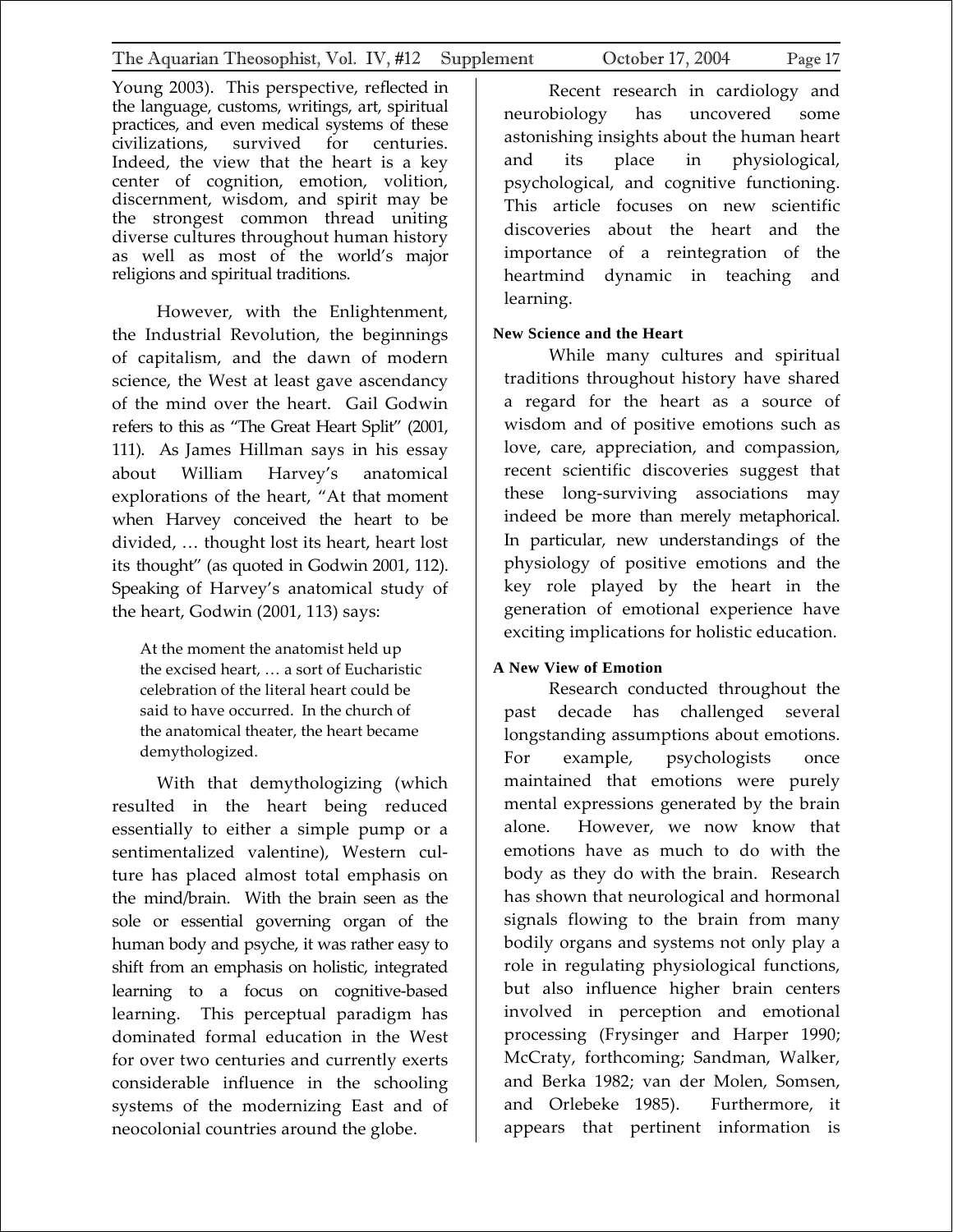transmitted not only in the amplitude (strength or amount) of these bodily signals, but also in their rhythm and pattern (McCraty and Atkinson, forthcoming; Schofl, Prank, and Brabant 1995; Schoner and Kelso 1988; van der Molen, Somsen, and Orlebeke 1985)

#### **The Role of the Heart**

Although input originating from many different bodily organs and systems is involved in determining our emotional experience, recent research provides evidence that input from the heart may play a particularly important role (McCraty and Childre 2002; McCraty and Childre, in press; McCraty, forthcoming). **As a primary and consistent generator of rhythmic information patterns in the human body, and possessing a far more extensive communication system with the brain than do other major organs, the heart exerts a unique and far‐reaching influence on the brain and the entire body. It is now well‐established that the heart is far more than a simple pump. It also functions as a hormonal gland, a sensory organ, and an information‐encoding and ‐ processing center, with an extensive intrinsic nervous system sufficiently sophisticated to qualify as a "heart brain." Its neural circuitry effectively enables it to learn, remember, and make functional decisions independent of the cranial brain** (Armour and Ardell 1994; Armour 2003). With every beat, the heart transmits to the brain and throughout the body complex patterns of neurological, hormonal, pressure, and electromagnetic information, which form a major component of the physiological backdrop that ultimately determines our emotional experience.

#### **Emotions are Reflected in the Heart's Rhythms**

One tool that has proven particularly valuable in examining the interactions between the heart and brain is the analysis

of heart rate variability. Contrary to many people's beliefs, the rhythmic beat of the heart is not monotonously regular, but rather varies dynamically from moment to moment. The term *heart rate variability* (HRV) is used to refer to these naturally‐ occurring, beat‐to‐beat changes in heart rate, which are reflective of heart‐brain interactions and autonomic nervous system dynamics. Recent research has revealed that heart rate variability patterns, *or heart rhythms,* are remarkably responsive to changes in emotional states (McCraty et al. 1995; McCraty et al. 1999; McCraty et al. 1998; Tiller, McCraty, and Atkinson 1996). Specifically, during the experience of stress and negative emotions such as anger, frustration, and anxiety, heart rhythms become more erratic and disordered, indicating desynchonization in the reciprocal action between the para‐ sympathetic and sympathetic branches of the autonomic nervous system. In simple terms, feeling stressed causes our system to get "out of sync" — not only mentally and emotionally, but also physiologically. When the two branches of the autonomic nervous system are out of sync with each other, it is similar to driving a car with one foot on the accelerator (the sympathetic nervous system) and the other on the brake (the parasympathetic nervous system) at the same time. The result is emotional incoherence, increased energy drain, and added wear and tear on the body.

In contrast, sustained positive emotions, such as appreciation, love, and compassion, are associated with highly ordered or *coherent* patterns in the heart rhythms, reflecting greater synchronization between the two branches of the autonomic nervous system and increased physiological efficiency (McCraty et al. 1995; McCraty et al. 1999; McCraty et al. 1998; Tiller, McCraty, and Atkinson 1996).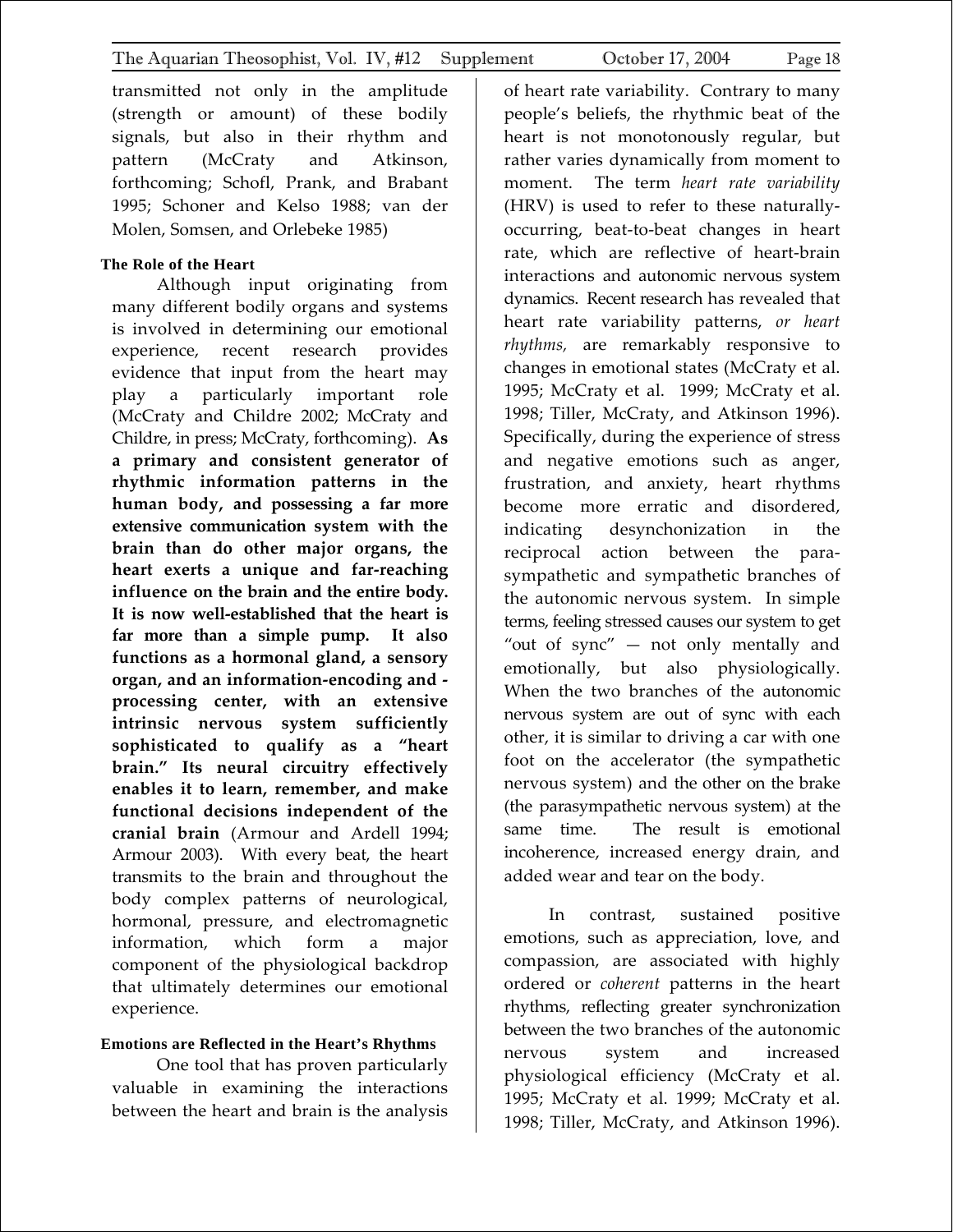Thus, sincerely experiencing positive feelings helps us get (and stay) "in sync."

Different patterns in the heart's rhythms and nervous system activity also affect the synchronized activity in the brain, which is the very basis of perception and cognition, including higher‐order thinking skills. During emotional stress, when the heart transmits a disordered signal to the brain and activity in the nervous system is chaotic or desynchronized, higher cognitive functions are inhibited—limiting our ability to think clearly, focus, remember, learn, and reason. (This can help explain why we often can't think clearly, make careless mistakes, and have trouble retrieving information from memory when under stress.) In contrast, during positive feeling states, when the heart transmits an ordered, coherent signal to the brain and nervous system activity is harmonious and synchronized, our higher cognitive abilities are facilitated — often resulting in enhanced focus, memory recall, comprehension, and creativity.

#### **Physiological Coherence: Increasing Nervous System Harmony and Emotional Stability**

Research conducted by the Institute of HeartMath on the heart's rhythms and emotions has identified a distinct mode of physiological functioning that is associated with the experience of heartfelt positive emotions. The term *physiological coherence* has been introduced to describe this mode (McCraty and Atkinson, forthcoming; McCraty and Childre, in press). Correlates of physiological coherence include a smooth, sine wave‐like pattern in the heart rhythms; decreased sympathetic nervous system activation and increased parasympathetic activity; increased heart‐ brain synchronization (the brain's alpha rhythms become more synchronized to the heartbeat); increased vascular resonance;

and entrainment between diverse physiological oscillatory systems (McCraty and Atkinson, forthcoming; Tiller, McCraty, and Atkinson 1996). These physiological changes result in a highly efficient state in which the body, brain, and nervous system function with increased synchronization and harmony  $-$  in other words, we're highly "in sync."

Increased physiological coherence has been found to directly correlate with improvements in cognitive performance in tasks requiring abilities such as focus, attention, and discrimination (McCraty 2002b; McCraty and Atkinson, forthcoming). Physiological coherence is also associated with greater emotional stability, a reduction in the perception of stress and negative emotions, and an increase in the experience of sustained positive emotions (McCraty, Atkinson, and Tomasino 2001; McCraty et al. 1999; McCraty et al. 1998; McCraty and Childre, in press). Further, the practice of techniques that increase physiological coherence has been associated with favorable healthrelated outcomes in both healthy and various clinical populations (Luskin et al. 2002; McCraty, Atkinson, and Tomasino 2001; McCraty Atkinson, and Tomasino 2001; McCraty et al. 1998; Rozman et al. 1996).

#### **Heart-Based Tools and Technologies For Teaching and Learning Coherence-Building Tools**

Based on the research described above, new, positive emotion‐focused tools and technologies have been developed that enable students to systematically increase physiological coherence and emotional stability, thereby improving both academic and social‐emotional outcomes (Childre 2001; Childre and Martin 1999; Institute of HeartMath 2002). Collectively known as the HeartMath System, these tools utilize the heart as a point of entry into the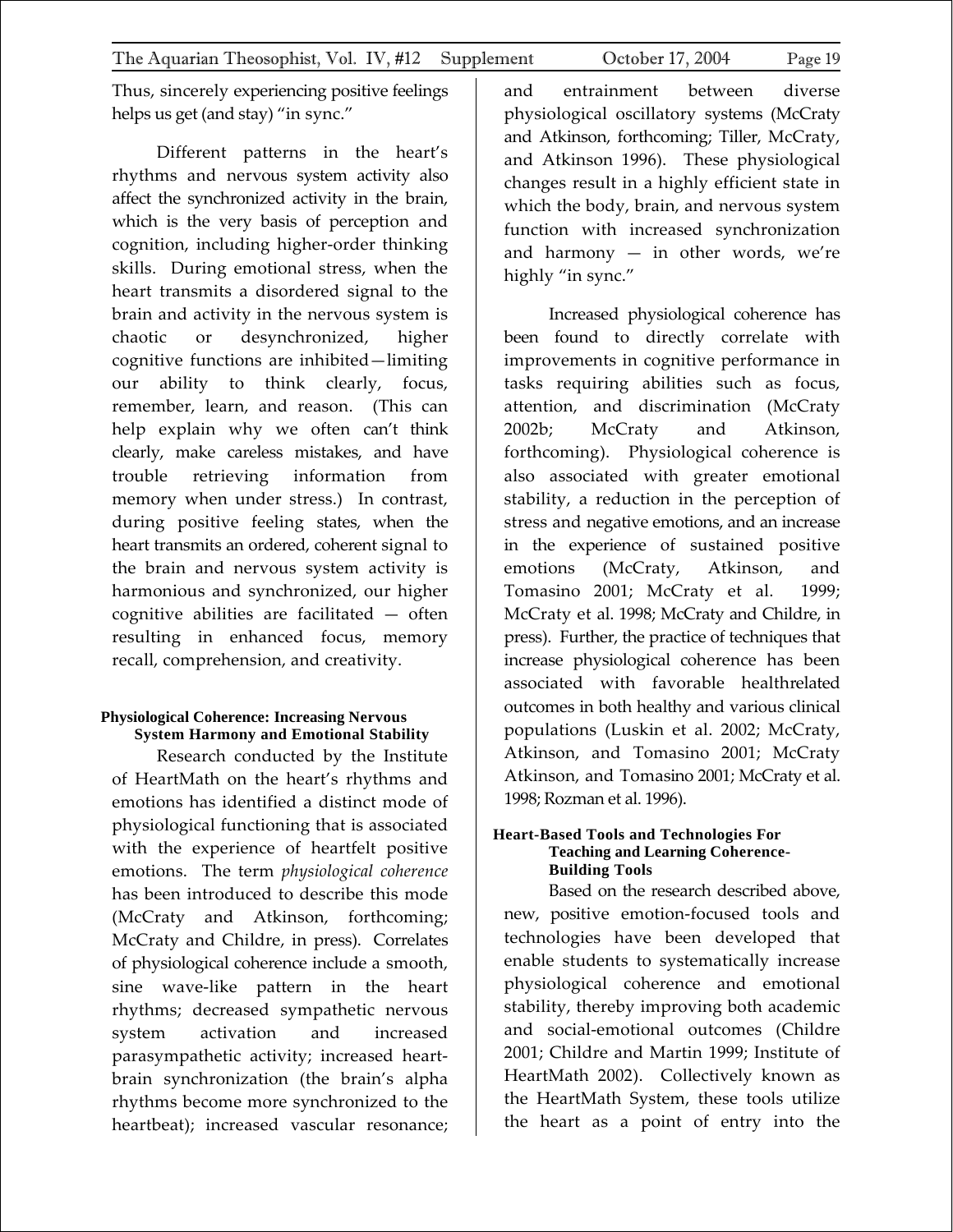psychophysiological networks that underlie emotional experience (Childre and Martin 1999; Childre and Rozman 2002; McCraty and Childre 2002). discussed, because the heart is a primary generator of rhythmic patterns in the body  $$ influencing brain processes that control the autonomic nervous system, cognitive function and emotion — it provides an access point from which system‐wide dynamics can be quickly and profoundly affected (McCraty and Childre 2002; McCraty and Childre, in press; McCraty and Atkinson, forthcoming).

In brief, HeartMath tools combine a shift in the focus of attention to the area of the heart (where many people subjectively feel positive emotions) with the intentional self-induction of a sincere positive emotional state, such as appreciation. Such a shift in focus and feeling serves to increase heart rhythm coherence and nervous system harmony, which results in a change in the pattern of neurological signals sent to the cognitive and emotional centers in the brain. This, in turn, facilitates higher cognitive faculties and emotion regulation abilities that are normally compromised during stress or negative emotional states, thus sharpening one's discernment abilities, increasing resourcefulness, and often enabling problematic issues, interactions, or decisions to be assessed and dealt with from a broader, more emotionally balanced perspective.

Positive emotion‐focused, coherence‐ building tools are effective in helping to stabilize nervous system dynamics in real time—for example, when used in the midst of a potentially stressful situation that otherwise might have drained both physical and mental resources. However, the use of such tools is also associated with

benefits that extend well beyond the present moment. Research studies have shown that people of all ages who regularly use HeartMath tools experience enduring improvements in health, emotional well-being, attitudes, behaviors, and relationships, affecting many aspects of their lives (Luskin et al. 2002; McCraty, Atkinson, and Tomasino 2001; McCraty et al. 1999; McCraty et al. 1998; McCraty and Childre, in press). Research suggests that these enduring benefits stem from the fact that as people learn to generate physiological coherence with increasing consistency, *a system‐wide repatterning process occurs,* whereby the associated synchronized, harmonious patterns of activity be‐come ever more familiar to the brain and nervous system. These patterns thus become established in the neural architecture as a new, stable baseline or norm, which the system then strives to maintain. The result is that unhealthy or maladaptive patterns are progressively replaced with ones that foster increased physiological efficiency, mental acuity, and emotional stability. Moreover, even at times when stress, challenge, or emotional instability are experienced, the familiar, coherent, stable state is more quickly and easily accessible.

At the physiological level, the occurrence of such a repatterning process is supported by data showing that individuals well‐practiced in coherence‐ building techniques often enter and sustain this mode spontaneously during their day‐ to‐day activities, without conscious application of the techniques (McCraty and Atkinson, unpublished results). We propose that the progressive establishment of new, healthier patterns in the neural architecture is what permits the practice of coherence‐building techniques to produce the long‐term improvements in emotion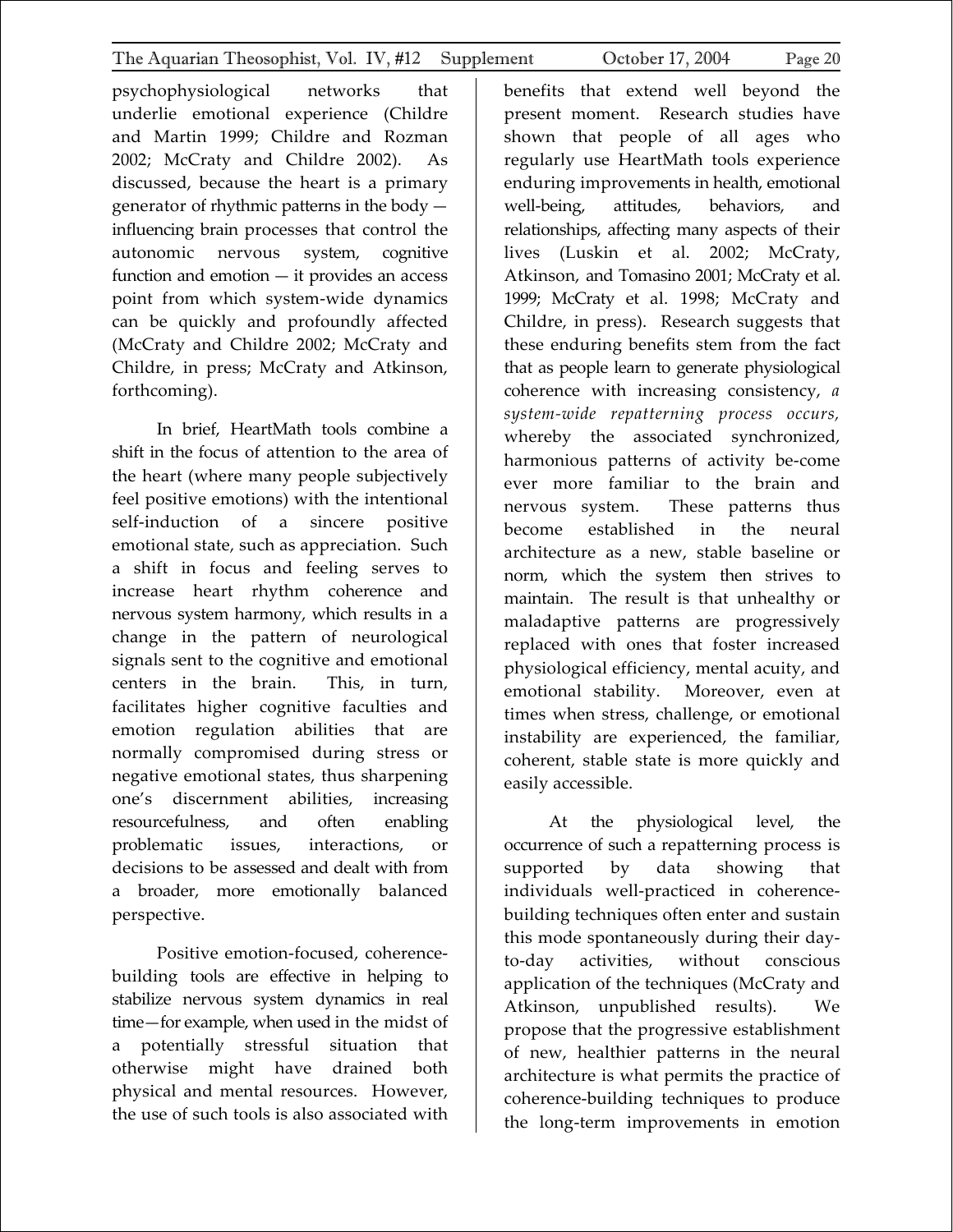regulation abilities, behaviors, and health that have been documented by research studies in diverse populations.

HeartMath tools include positive emotion‐refocusing techniques, which enable individuals to intercept and modify their response to stress as it occurs, and emotional restructuring techniques, which build the capacity to sustain positive emotions and physiological coherence for longer periods. One example of a positive emotion‐refocusing technique is the Freeze-Frame tool (Childre 1998). This technique consists of five simple steps in which the individual identifies a stressful or disturbing feeling, puts a temporary pause on it—like freezing the frame of a movie or video, shifts her focus to the area of the heart, breathes as if the breath were coming in through the heart area and out through the solar plexus, and self‐generates a genuine positive feeling, such as appreciation or care. The combination of focus in the heart area and truly experiencing a positive emotion leads to increased synchronization and harmony in nervous system dynamics (as reflected by a coherent heart rhythm), thus interrupting or preventing the body's normal stress response. This shift has a salutary effect on both physiological and cognitive functioning, and typically enables the individual to address the original stressor from a more balanced and objective vantage point.

Examples of emotional restructuring techniques include the Attitude Breathing and Heart Lock‐In tools (Childre 2001; Childre and Rozman 2002). Attitude Breathing is used to shift a mood, feeling, or attitude that one desires to change. After acknowledging an undesirable feeling or attitude, the individual shifts his attention to the area of the heart, asks himself what would be a better attitude to maintain, and then focuses on sincerely breathing the feeling of the new attitude as if it were coming in through the heart and out through the solar plexus area. This process facilitates a shift towards increased coherence and helps to stabilize the new feeling or attitude. The Heart Lock‐In technique, designed to promote sustained states of physiological coherence, involves focusing attention in the heart area while sincerely experiencing a positive feeling such as appreciation or care, generally for a period of 5 to 15 minutes. With practice, emotional restructuring techniques reinforce the coherent psychophysiological patterns associated with heartfelt positive emotions, thus helping establish increased physiological efficiency, mental acuity, and emotional stability as a new, familiar baseline or norm.

HeartMath tools are designed as simple, easy-touse, low-cost interventions that can be adapted to virtually any culture or subculture, age group, or educational context. In addition, a number of these tools have recently been incorporated into an educational curriculum known as TestEdge (Institute of HeartMath 2002), which focuses specifically on reducing test anxiety and improving test performance in order to empower students to survive and even thrive in the stress‐ridden environments of standards‐based education and violent communities.

#### **Heart Rhythm Coherence Feedback Training**

Heart rhythm feedback training is a powerful tool to assist students in using positive emotion‐focused techniques effectively and learning to self‐generate increased physiological coherence (McCraty 2002a). Physiological coherence can be noninvasively monitored, quantified, and facilitated using practical technologies adaptable for classroom and counseling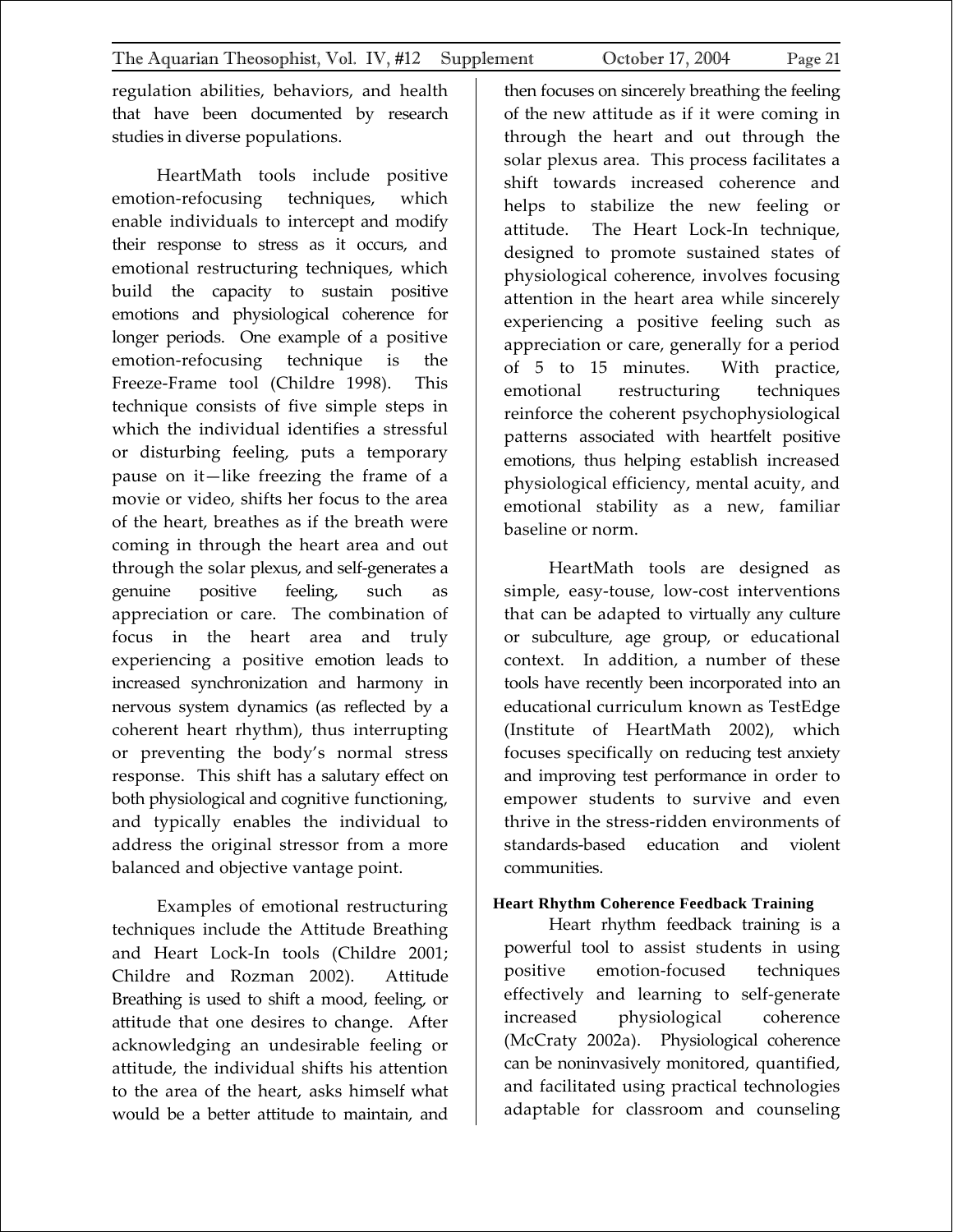settings. One such device is the Freeze-Framer<sup>®</sup> heart rhythm-monitoring and coherence‐building system (Quantum Intech, Boulder Creek, CA). This interactive hardware/software system monitors and displays individuals' heart rate variability patterns in real time as they practice the positive emotion‐focused techniques taught in an online tutorial. Using a fingertip sensor to record the pulse wave, the FreezeFramer plots changes in heart rate on a beat-to-beat basis. As students practice the coherence‐building techniques, they can readily see and experience the changes in their heart rhythm patterns, which generally become more ordered, smoother, and more sine wave‐like as students feel appreciation and other positive emotions (See Figure 1). This process reinforces the natural association between the physiological coherence mode and positive feelings. The realtime physiological feedback also essentially takes the guesswork and randomness out of the process of self‐inducing a positive emotional state, resulting in greater consistency, focus, and effectiveness in practicing emotional shifts.

The software also analyzes the heart rhythm patterns for coherence level, which is fed back to the user as an accumulated score or success in playing one of three enjoyable on‐screen games designed to reinforce the emotion‐refocusing skills. Finally, the software includes a multi‐user database to store results and track users' progress.

#### **Studies in School Settings**

Programs incorporating HeartMath tools and the Freeze‐Framer coherence‐ building technology have been introduced at the elementary, middle school, high school, and college levels across the U.S. and have been demonstrated to improve

emotional wellbeing, classroom behaviors, learning, and academic performance (McCraty, Atkinson, and Tomasino 2001). One collaborative research study by the Institute of HeartMath and the Miami Heart Research Institute was conducted in a predominantly Latino middle school with sixth, seventh, and eighth grade students. In this study, a HeartMath program was incorporated into the curriculum, first as a 16‐ hour in class program conducted over a period of two weeks, and subsequently as a full-year elective course. The program was designed to reinforce resiliency skills and positive citizenship among students, while counteracting the negative effects of mental and emotional stress on learning. Application of the HeartMath tools was reinforced through a variety of fun, experiential games and activities, including participation in a cross‐age mentoring program with elementary school students. The course also included an emotional physiology education component, using HeartMath's interactive Freeze‐Framer system, in which students were given the opportunity to see changes in their heart rhythm patterns in real time as they practiced the Freeze‐Frame and Heart Lock‐In techniques. The Achievement Inventory Measure (AIM) was used to assess changes in psychosocial functioning, including measures of achievement aptitude, mental attitudes, and interpersonal skills, in 32 seventh grade students enrolled in the twoweek in‐class program.

While many of the students initially demonstrated anxiety, lack of motivation, and risky behavior problems or were at risk for school dropout, after learning and practicing the HeartMath tools the group exhibited significant improvements in 17 of the 19 areas of psychosocial functioning assessed. These included stress and anger management, risky behavior, self‐reliance,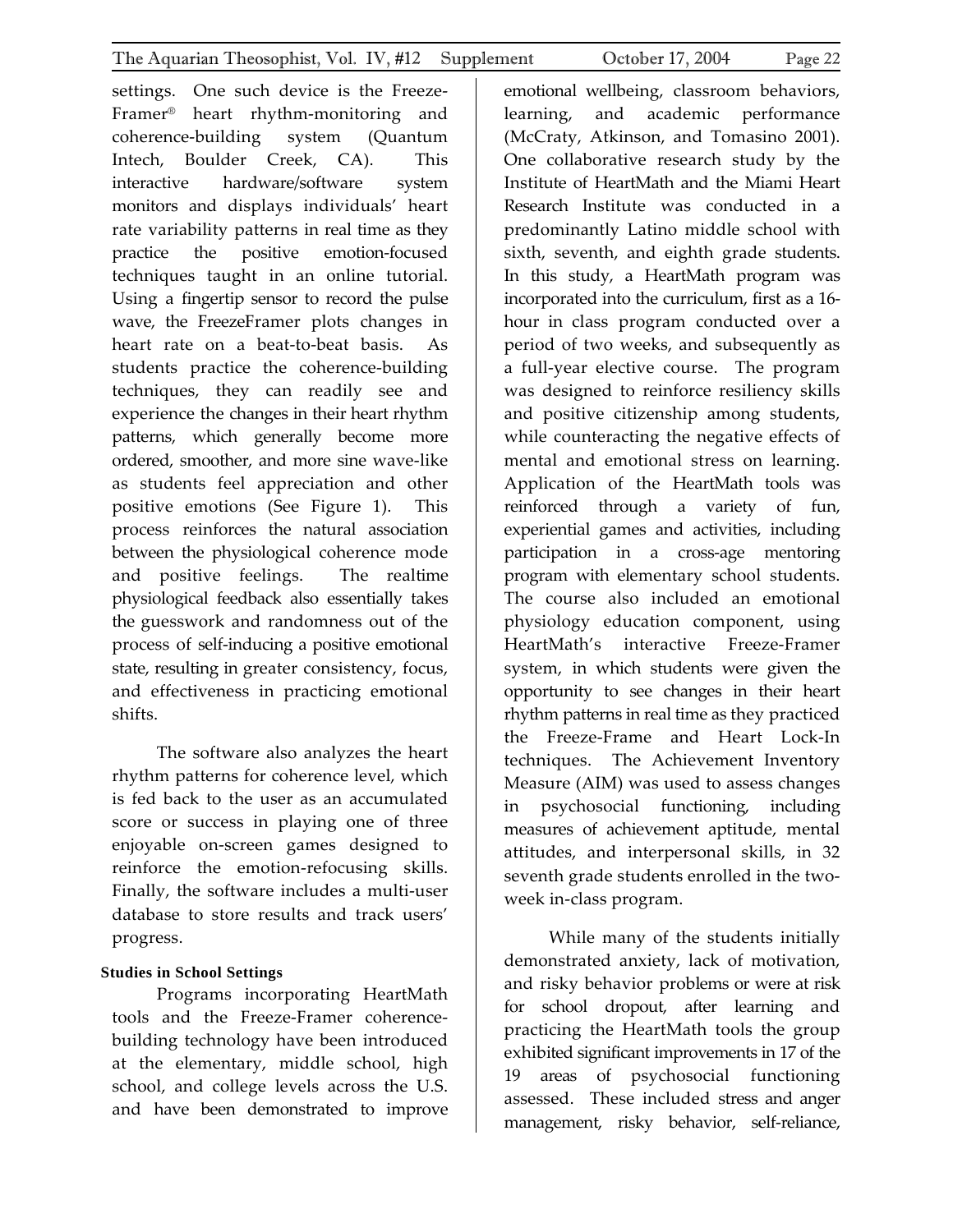motivation, work management and focus, and relationships with teachers, family, and peers. Further, a follow-up analysis indicated that many of these improvements were sustained over the following six months (McCraty et al. 1999).

A second phase of the study, involving 60 students in the sixth through eighth grades, examined the impact of the HeartMath tools on children's physiological responses to stress. A randomly selected group of 30 students enrolled in the full‐year elective HeartMath course participated in this phase of the study, while an additional 30 students, randomly selected from classmates not enrolled in the course, formed a control group. As a measure of cardiovascular and nervous system dynamics, students' heart rate variability was assessed immediately prior to, during, and following a structured interview designed to elicit emotional responses to real‐life stressful issues. Results showed that children who used the Freeze‐Frame technique to recover from acute emotional stress were able to favorably modulate their physiological stress responses in real time, thus demonstrating increased stress resiliency in comparison to the control group that did not learn the technique (McCraty et al. 1999).

Another study conducted by clinical psychologist Dr. Pam Aasen and reading curriculum specialist Stephanie Thurik, in collaboration with the Minneapolis Public School District, examined the impact of HeartMath tools and technology on reducing test taking anxiety and improving test scores in high school students. Twenty high school seniors who had previously failed their state‐required exit exams and who needed to re‐take the tests in order to graduate participated in a three‐week intensive program. The course included

approximately eight hours of instruction in HeartMath tools, with an emphasis on reducing test‐related anxiety and instilling greater emotional stability and self‐ confidence. Students received heart rhythm feedback training with the Freeze‐ Framer to help them learn how to self‐ generate physiological coherence and increase nervous system harmony.

After the program, the students showed improvements in test-taking performance that greatly exceeded those achieved through standard academic preparation alone. The HeartMath group demonstrated a mean increase of 35% in math scores and a 14% increase in reading scores on the Minnesota Basic Standards Tests — gains that represented one to two years' growth in academic skills. Students' passing rates on the exams also improved substantially after the three‐week program. Of the trained students re‐taking the math test, 64% passed, as compared to the district average of 42% for all seniors retaking the test at that time. For reading, the trained group's passing rate was 55%, as compared to the district average of 31%. As compared to a control group of 20 untrained students, the HeartMath trained students also demonstrated significant improvements in emotional well-being following the program, as measured by the Brief Symptom Inventory. These included reductions in hostility, depression, interpersonal sensitivity (feelings of personal inadequacy, inferiority, and self‐ doubt), paranoid ideation (fearfulness, suspiciousness, and mistrust), somatization (physical symptoms due to stress), and global indices of distress (McCraty et al. 2000).

The success of the Minneapolis pilot program led to a small subsequent study with 32 at-risk students in Houston, which substantiated the positive impact of the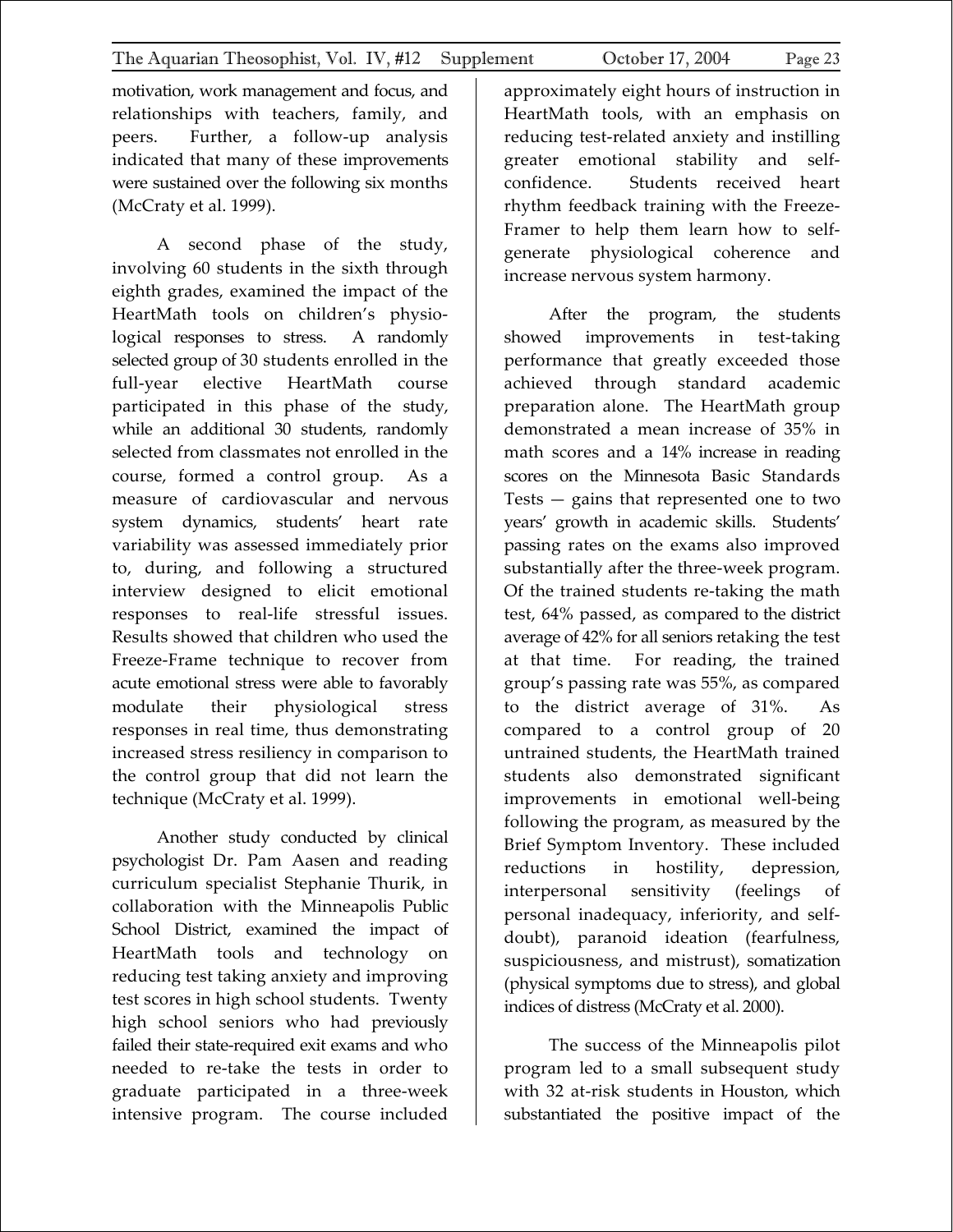HeartMath system on test-taking. As part of their preparation for the Exit Level Texas Assessment of Academic Skills (TAAS) test, a group of 15 high school juniors and seniors, all of whom lacked mastery of one or more portions of the test, practiced the HeartMath coherence‐ building skills while studying the TAAS preparation materials to help raise their test scores. Before beginning the test, the students used the Heart Lock‐In technique to promote a state of physiological coherence. They were also encouraged to use the Freeze‐Frame technique while answering test questions to facilitate the easy retrieval of information. Test results were compared to those of a control group of 17 of their peers (matched according to demographics, socioeconomic standing, and ethnic balance) who received standard test preparation alone. All seven of the seniors in the HeartMath program passed the TAAS Test compared with five of the seven seniors in the control group. Of the junior program participants, five of eight passed the test, compared to five of ten of those in the control group.

Although the results of the above study are merely suggestive, they conform to an overall pattern of success when the HeartMath System has been implemented in school classrooms across the nation.

One independent study conducted at an innercity Phoenix elementary school examined the impact of HeartMath tools on a small class of seven fifth and sixth grade students with learning disabilities. Most of the students suffered from a high level of emotional stress and had significant behavior and academic problems. In their regular classes, the students had already practiced a variety of learning methodologies for years, with very minimal improvement, and their self‐

esteem was extremely low. The students took part in a three‐week summer course designed to improve reading skills and thereby allow many of the children to be promoted to the next grade. The class met for 1¼ hours each day for a total of 14 days within a three-week period. Given the short time period available and the instructor's perception of the children's needs, the course focused primarily on teaching the students the HeartMath tools and provided very little traditional reading instruction. Pre- and post-intervention evaluations of students' reading proficiency were conducted using the Wide Range Achievement Test (WRAT). Additionally, changes in classroom behaviors were assessed by observational methods.

By the end of the three weeks, tremendous improvements in the classroom environment, reflected in children's attitudes and behavior, were readily apparent. Moreover, every student's reading scores improved dramatically, ranging from a two-month jump in reading proficiency for a bilingual student to over three years' growth (average growth of 1.5 years in grade level) (McCraty, Atkinson, and Tomasino 2001). The teacher's conclusion:

When techniques are presented that children are able to internalize and use to reduce stress, reduce the emotional pain of perceived failure, develop more sensitive communication, and relax, they are able to access what they have already learned.

Teachers who were trained in the HeartMath system at Claremont Graduate University and have begun to introduce its tools and technologies into public schools have found its secular, semi‐populist, and developing nature both helpful and compelling. Illustrative of their comments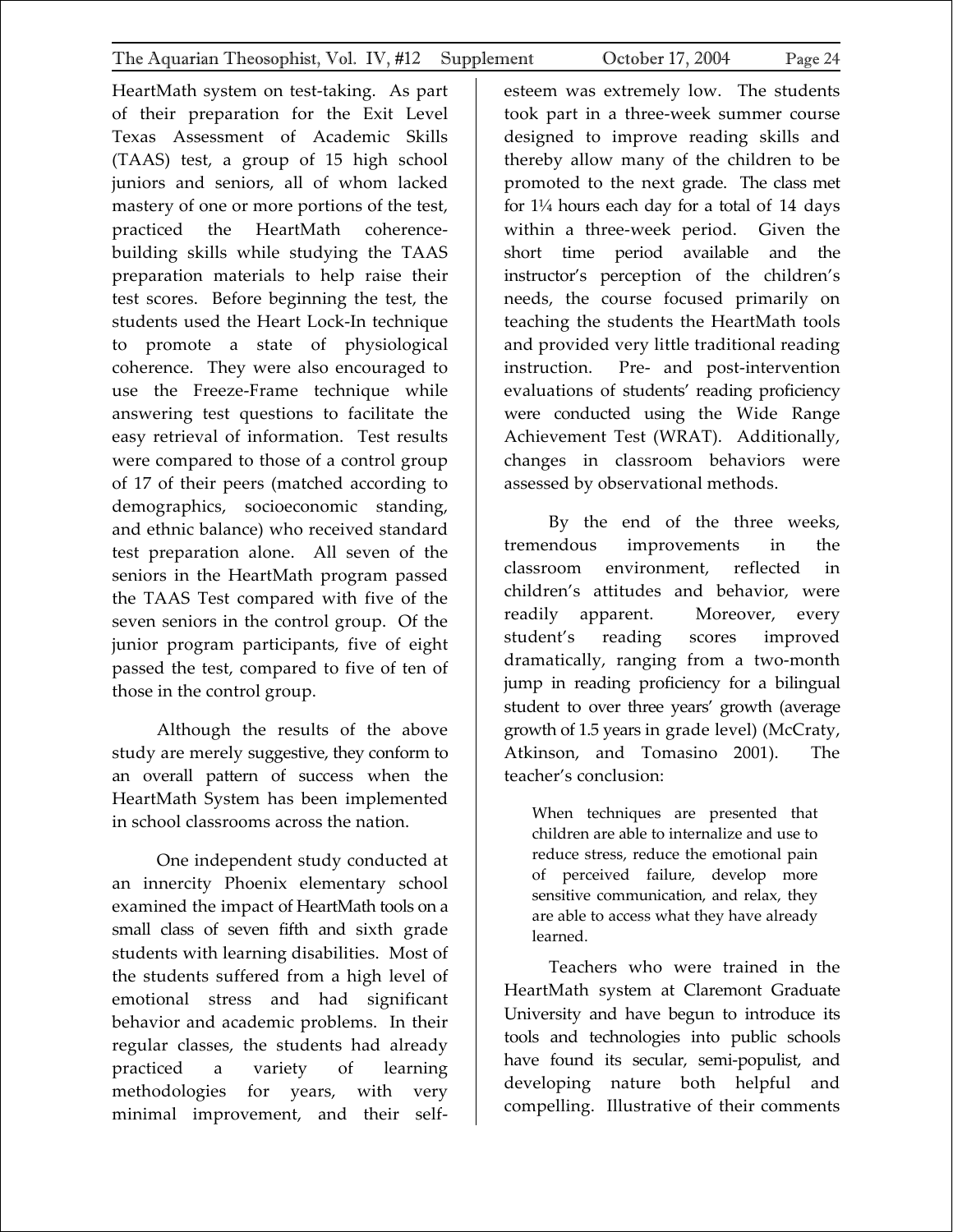are the words of a seasoned teacher trainee:

The science behind the HeartMath system helped me avoid the threat of being accused in my school of trying to violate the separation of church and state by teaching meditative practices derived from religious traditions. HeartMath's easy‐to‐use developmental and comple‐ mentary character makes me feel that I am not buying into an exclusivist, elitist, and static pedagogy. It has complemented beautifully my brain‐ based holistic teaching practice and probably will continue to do so in years to come. (Arguelles, McCraty, and Rees 2003)

#### **Summary and Conclusions**

In sum, research suggests that by learning to increase physiological coherence, students can increase nervous system harmony and thereby improve emotional stability, cognitive functioning, and

academic performance. Physiological coherence can be noninvasively measured and facilitated in school settings using heart‐based, positive emotion‐focused tools in combination with heart rhythm feedback technologies. Such approaches have been associated with improvements in test scores, classroom behaviors, and socialemotional outcomes within a relatively brief time frame in studies conducted among diverse student populations. Collectively, results suggest that the integration of heart-based tools and technologies in educational curricula may be an efficient and effective means to facilitate the academic and emotional development of both students and teachers.

Since, as was pointed out in the beginning of this paper, the heart was central to the belief systems and therefore the teaching‐learning traditions of ancient societies, and since new research has established a dynamic relationship between the heart and the brain that significantly affects learning, it may be that a new heart‐focused pedagogy could

dramatically impact holistic education. A new consciousness about the heart may have profound implications not only for the transference of information and knowledge in our learning systems but for the cultivation of those aspects of human experience that are associated with wholeness: caring, giving, appreciation, nurturing, and love. As Jung says, "The utterances of the heart — unlike those of the discriminating intellect — always relate to the whole" *(The Symbolic Life,* as quoted in Godwin 2001, 13).

It is our hope that the discussion of scientific discoveries and humanistic rediscoveries about the heart presented in this paper will lead to a national dialogue about the ways in which the heart can affect learning, performance, and behavior.

#### **References**

- Arguelles, L., R. McCraty, and R. A. Rees. 2003, March. The HeartMath System: A narrative study of implementation experiences. Paper presented at the Annual Meeting of the Association for Supervision and Curriculum Development, San Francisco.
- Armour, J. A. 2003. *Neurocardiology: Anatomical and functional principles.* Boulder Creek, CA: HeartMath Research Center, Institute of HeartMath, Pub. No. 03‐011.

Armour, J. A., and J. L. Ardell, eds. 1994. *Neurocardiology.* New York: Oxford University Press.

- Childre, D. 1998. *Freeze‐Frame: A scientifically proven technique for clear decision making and improved health.* Boulder Creek, CA: Planetary Publications.
- Childre, D. 2001. *Emotional security tool kit for children and teens.* Boulder Creek, CA: Institute of HeartMath. Available on the World Wide Web at <**www.heartmath.org**>.
- Childre, D., and H. Martin. 1999. *The HeartMath solution.* San Francisco: HarperSanFrancisco.
- Childre, D., R. McCraty, and B. C. Wilson, eds. Forthcoming. *Emotional sovereignty.* Amsterdam: Harwood.
- Childre, D., and D. Rozman. 2002. *Overcoming emotional chaos: Eliminate anxiety, lift depression and create security in your life.* San Diego: Jodere Group.
- Eliade, M., ed. 1987. *The encyclopedia of religion.* New York: Macmillan.
- Elder, G. R., ed. 1996. *The body,* vol. 2 of *An encyclopedia of archetypical symbolism.* Boston: Shambhala.
- Frysinger, R. C., and R. M. Harper. 1990. Cardiac and respiratory correlations with unit discharge in epileptic human temporal lobe. *Epilepsia* 31(2): 162‐171.
- Godwin, G. 2001. *Heart: A personal journey through its myths and meanings.* New York: Morrow.
- Institute of HeartMath. 2002. *TestEdge: Getting in sync for test success.* Boulder Creek, CA.: HeartMath.
- Luskin, F., M. Reitz, K. Newell, T. G. Quinn, and W. Haskell. 2002. A controlled pilot study of stress management training of elderly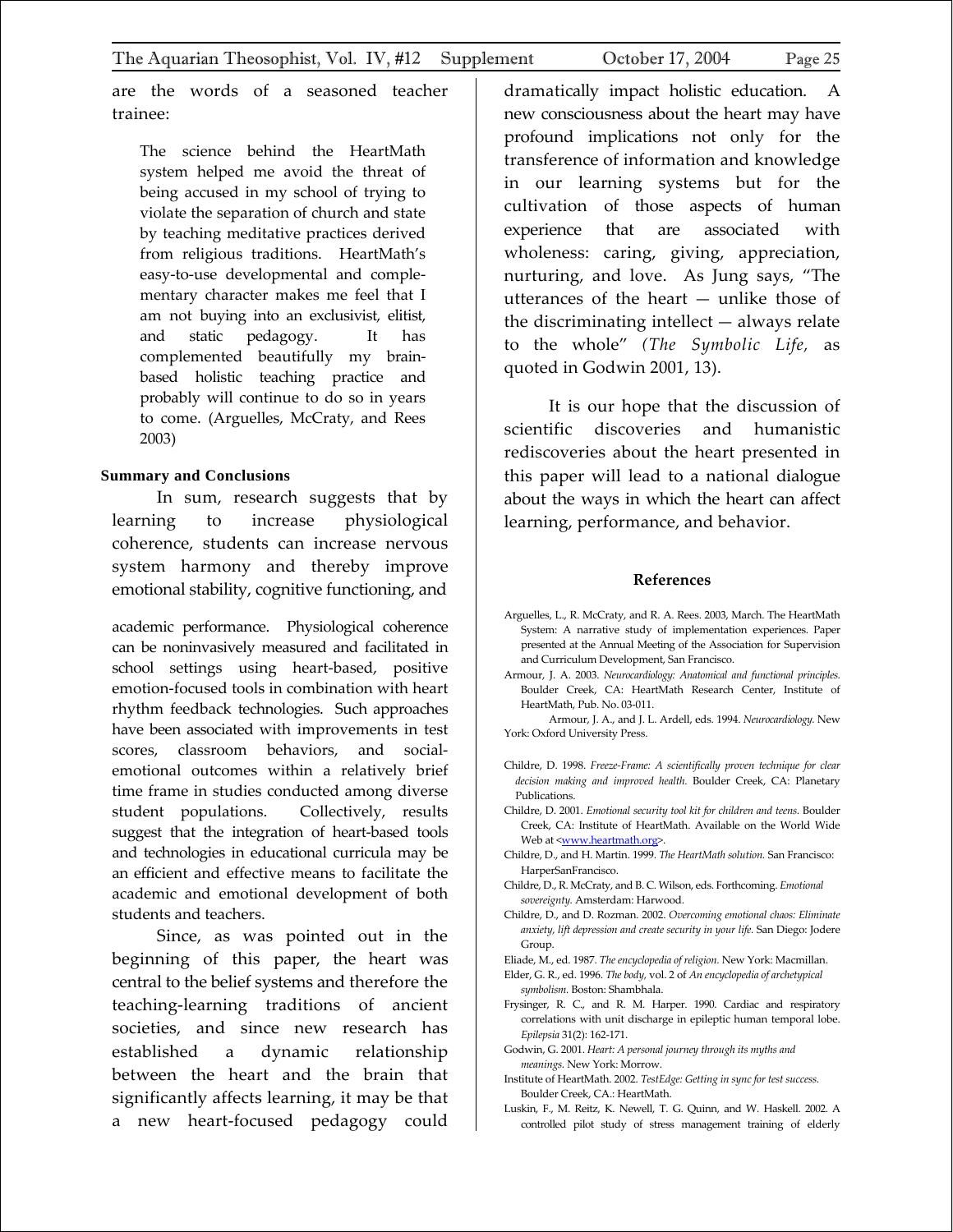<span id="page-25-0"></span>patients with congestive heart failure. *Preventive Cardiology 5(4):* 168‐ 172, 176.

- McCraty, R. 2002a. Heart rhythm coherence: An emerging area of biofeedback. *Biofeedback* 30(1): 17‐19.
- McCraty, R. 2002b. Influence of cardiac afferent input on heart‐brain synchronization and cognitive performance. *International Journal of Psychophysiology* 45(1‐2): 72‐73.
- McCraty, R. Forthcoming. Heart‐brain neurodynamics: The making of emotions. In *Emotional sovereignty,* edited by D. Childre, R. McCraty, and B. C. Wilson. Amsterdam: Harwood.
- McCraty, R., and M. Atkinson. Forthcoming. Psychophysiological coherence. In *Emotional sovereignty,* edited D. Childre, R. McCraty, and B. C. Wilson. Amsterdam: Harwood.
- McCraty, R., M. Atkinson, W. A. Tiller, G. Rein, and A. D. Watkins. 1995. The effects of emotions on short term heart rate variability using power spectrum analysis. *American Journal of Cardiology* 76(14): 1089‐ 1093.
- McCraty, R., M. Atkinson, and D. Tomasino. 2001. *Science of the heart.* Boulder Creek, CA: HeartMath Research Center, Institute of HeartMath, Publication No. 01‐001.
- McCraty, R., M. Atkinson, D. Tomasino, J. Goelitz, and H. N. Mayrovitz. 1999. The impact of an emotional self-management skills course on psychosocial functioning and autonomic recovery to stress in middle school children. *Integrative Physiological and Behavioral Science* 34(4): 246‐268.
- McCraty, R., M. Atkinson, and D. Tomasino. 2003. Impact of a workplace stress reduction program on blood pressure and emotional health in hypertensive employees. *Journal of Alternative and Complementary Medicine 9(3): 355‐369.*
- McCraty, R., B. Barrios-Choplin, D. Rozman, M. Atkinson, and A. D. Watkins. 1998. The impact of a new emotional selfmanagement program on stress, emotions, heart rate variability, DHEA and cortisol. *Integrative Physiological and Behavioral Science* 33(2): 151-170.
- McCraty, R., and D. Childre. 2002. *The appreciative heart: The psychophysiology of positive emotions and optimal functioning.* Boulder Creek, CA: HeartMath Research Center, Institute of HeartMath, Publication No. 02‐026.
- McCraty, R., and D. Childre. In press. The grateful heart: The psychophysiology of appreciation. In *The psychology of gratitude,* edited by R. A. Emmons and M. E. McCullough. New York: Oxford University Press.
- McCraty, R., D. Tomasino, M. Atkinson, P. Aasen, and S. J. Thurik. 2000. *Improving test‐taking skills and academic performance in high school students using HeartMath learning enhancement tools.* Boulder Creek, CA: HeartMath Research Center, Institute of HeartMath, Publication No. 00‐010.
- Rozman, D., R. Whitaker, T. Beckman, and D. Jones. 1996. A pilot intervention program which reduces psychological symptomatology in individuals with human immunodeficiency virus. *Complementary Therapies in Medicine 4(4):* 226232.
- Sandman, C. A., B. B. Walker, and C. Berka. 1982. Influence of afferent cardiovascular feedback on behavior and the cortical evoked potential. In *Perspectives in cardiovascular psychophysiology,* edited by J. T. Cacioppo and R. E. Petty. New York: Guilford Press.
- Schofl, C., K. Prank, and G. Brabant. 1995. Pulsatile hormone secretion for control of target organs. *Wiener Medizinische Wochenschrift* 145(17‐ 18): 431‐435.
- Schoner, G., and J. A. Kelso. 1988. Dynamic pattern generation in behavioral and neural systems. *Science* 239(4847): 1513‐1520.
- Tiller, W. A., R. McCraty, and M. Atkinson. 1996. Cardiac coherence: A new, noninvasive measure of autonomic nervous system order. *Alternative Therapies in Health and Medicine 2(1):* 52‐65.
- van der Molen, M. W., R. J. M. Somsen, and J. F. Orlebeke. 1985. The rhythm of the heart beat in information processing. In *Advances in psychophysiology,* vol. 1, edited by P. K. Ackles, J. R. Jennings, and M. G. H. Coles. London: JAI Press.

Young, L. 2003. *The book of the heart.* New York: Doubleday.

# Use Humming and Toning to Tune Up Your Brain

<http://www.brainplace.com/bp/music/default.asp>

In the Mozart Effect, Don Campbell, founder of the Institute of Music, Health and Education, lists the benefits of using your voice to enhance mood and memory. He says that all forms of vocalization, including singing, chanting, yodeling, humming, reciting poetry, or simply talk can be therapeutic. "Nothing rivals toning," he concludes. The word 'toning' goes back to the fourteenth century and means to make sounds with elongated vowels for extended periods of time. Ah, ou (such as in soup), ee, ay, oh and om are examples of toning sounds.

Campbell writes that when people tone on a regular basis for 5 minutes a day, "I have witnessed thousands of people relax into their voices, become more centered in their bodies, release fear and other emotions, and free themselves from physical pain…I have seen many people apply toning in practical ways, from relaxing before a dreaded test to eliminating symptoms of tinnitus or migraine headaches...

Toning has been effective in relieving insomnia and other sleep disorders….Toning balances brain waves, deepens the breath, reduces the heart rate and imparts a general sense of well-being." Campbell reports that in his experience certain sounds tend to have certain effects on the body and emotions:

Ahhh—immediately evokes a relaxation response,

Ee or  $Ay$ — is the most stimulating of vowel sounds, helps with concentration, releasing pain and anger,

Oh or Om—considered the richest of sounds, can warm skin temperature and relax muscle tension.

Try toning for 5 minutes a day for 2 weeks to see if it will help you.

In a similar way, humming can also make a positive difference in mood and memory. Mozart hummed as he composed. Children hum when they are happy. Adults often hum tunes that go through their minds, lifting their spirits and tuning their mind. Consciously focus on humming during the day. As the sound activates your brain, you will feel more alive and your brain will feel more tuned in to the moment.